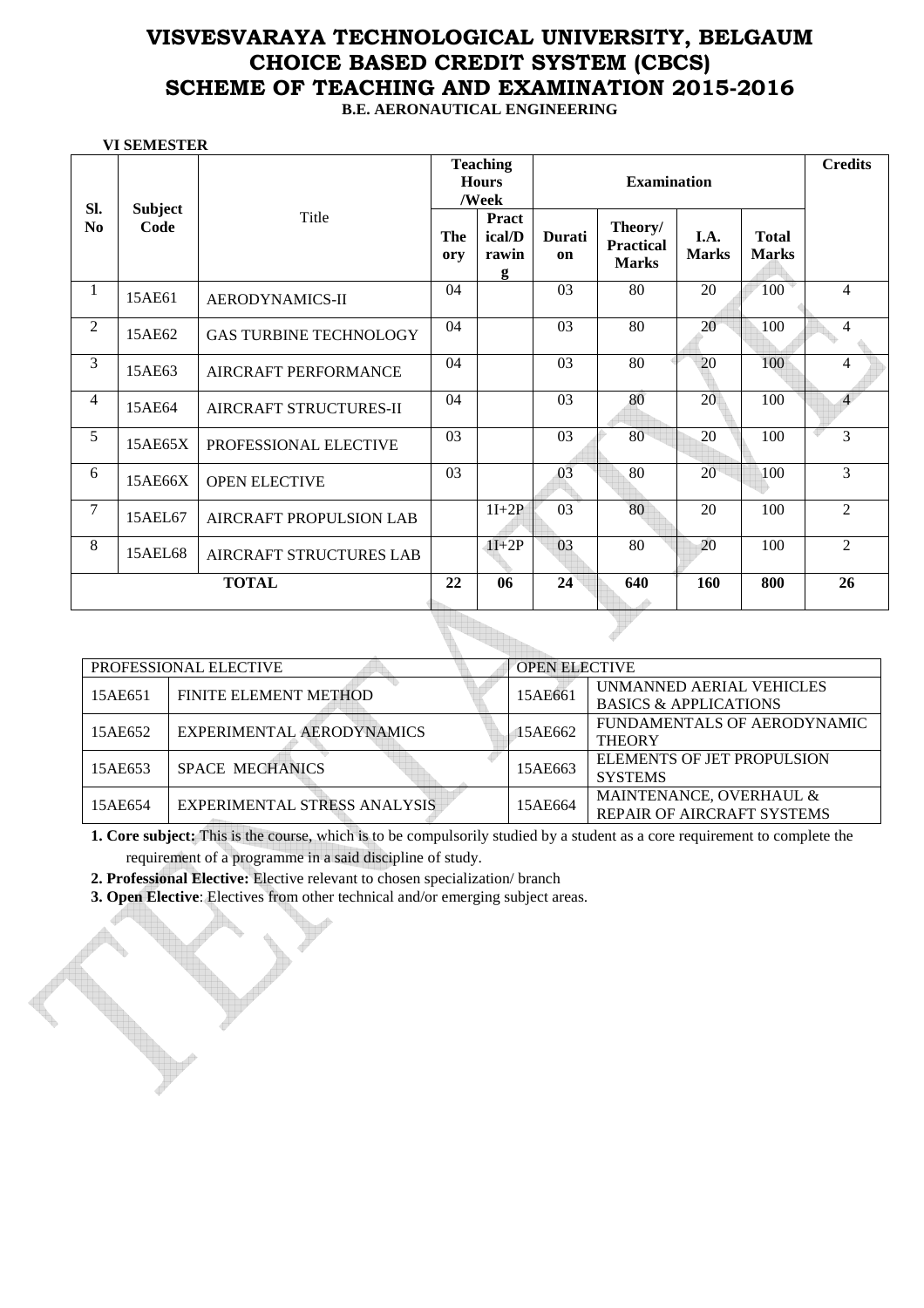|                                                                                                                                            |                                                                                                                        | <b>AERODYNAMICS - II</b> |           |                 |                 |  |  |
|--------------------------------------------------------------------------------------------------------------------------------------------|------------------------------------------------------------------------------------------------------------------------|--------------------------|-----------|-----------------|-----------------|--|--|
|                                                                                                                                            |                                                                                                                        |                          |           |                 |                 |  |  |
| [As per Choice Based Credit System (CBCS) scheme]<br><b>SEMESTER - VI</b>                                                                  |                                                                                                                        |                          |           |                 |                 |  |  |
| Subject Code                                                                                                                               | 15AE61                                                                                                                 | <b>IA Marks</b>          | 20        |                 |                 |  |  |
| Number of Lecture                                                                                                                          | 04                                                                                                                     | <b>Exam Hours</b>        | 03        |                 |                 |  |  |
| Hours/Week                                                                                                                                 |                                                                                                                        |                          |           |                 |                 |  |  |
| $\sigma$<br>Total<br>Number                                                                                                                | 50                                                                                                                     | <b>Exam Marks</b>        | 80        |                 |                 |  |  |
| <b>Lecture Hours</b>                                                                                                                       |                                                                                                                        |                          |           |                 |                 |  |  |
|                                                                                                                                            |                                                                                                                        | $CREDITS - 04$           |           |                 |                 |  |  |
| <b>Course Objectives:</b> This course will enable students to                                                                              |                                                                                                                        |                          |           |                 |                 |  |  |
|                                                                                                                                            | 1. Understand the concepts of compressible flow and shock phenomenon                                                   |                          |           |                 |                 |  |  |
| 2.<br>3.                                                                                                                                   | Acquire the knowledge of oblique shock and expansion wave formation.<br>Appreciate the measurement in high speed flow. |                          |           |                 |                 |  |  |
|                                                                                                                                            |                                                                                                                        |                          |           |                 |                 |  |  |
|                                                                                                                                            |                                                                                                                        |                          |           |                 | <b>Revised</b>  |  |  |
|                                                                                                                                            | <b>Modules</b>                                                                                                         |                          |           | <b>Teaching</b> | <b>Bloom's</b>  |  |  |
|                                                                                                                                            |                                                                                                                        |                          |           | <b>Hours</b>    | <b>Taxonomy</b> |  |  |
|                                                                                                                                            |                                                                                                                        |                          |           |                 | (RBT) Level     |  |  |
| <b>Module -1</b>                                                                                                                           |                                                                                                                        |                          |           |                 |                 |  |  |
| <b>One</b> Dimensional                                                                                                                     | <b>Compressible Flow: Energy,</b>                                                                                      |                          | Momentum, | <b>10 Hours</b> | L1, L2          |  |  |
| continuity and state equations, velocity of sound, Adiabatic steady                                                                        |                                                                                                                        |                          |           |                 |                 |  |  |
| state flow equations, Flow through converging, diverging passages,                                                                         |                                                                                                                        |                          |           |                 |                 |  |  |
| Performance under various back pressures. Numericals.                                                                                      |                                                                                                                        |                          |           |                 |                 |  |  |
|                                                                                                                                            |                                                                                                                        |                          |           |                 |                 |  |  |
| <b>Module -2</b>                                                                                                                           |                                                                                                                        |                          |           | 10 Hours        | L1, L2          |  |  |
| Normal Shock: Prandtl Meyer equation and Rankine – Hugonoit                                                                                |                                                                                                                        |                          |           |                 |                 |  |  |
| relation, Normal shock equations: Property ratios in terms of upstream                                                                     |                                                                                                                        |                          |           |                 |                 |  |  |
| Mach number, Numericals, Moving Normal Shock wave.                                                                                         |                                                                                                                        |                          |           |                 |                 |  |  |
|                                                                                                                                            |                                                                                                                        |                          |           |                 |                 |  |  |
| <b>Module -3</b>                                                                                                                           |                                                                                                                        |                          |           | 10 Hours        | L1, L2, L3      |  |  |
| Oblique shocks and Expansion waves: Prandtl equation                                                                                       |                                                                                                                        |                          | and       |                 |                 |  |  |
| Rankine – Hugonoit relation, Normal shock equations, Pitot static                                                                          |                                                                                                                        |                          |           |                 |                 |  |  |
| tube, corrections for subsonic and supersonic flows, Oblique shocks                                                                        |                                                                                                                        |                          |           |                 |                 |  |  |
| and corresponding equations, Hodograph and pressure                                                                                        |                                                                                                                        |                          | turning   |                 |                 |  |  |
| angle, shock polars, flow past wedges and concave corners, strong,                                                                         |                                                                                                                        |                          |           |                 |                 |  |  |
| weak and detached shocks, Flow past convex corners, Prandtl -Meyer                                                                         |                                                                                                                        |                          |           |                 |                 |  |  |
| expansion function, Reflection                                                                                                             | and interaction                                                                                                        | of<br>shocks             | and       |                 |                 |  |  |
| expansion, waves, Families of shocks. Flow with Friction and Heat                                                                          |                                                                                                                        |                          |           |                 |                 |  |  |
| transfer.                                                                                                                                  |                                                                                                                        |                          |           |                 |                 |  |  |
| <b>Module -4</b>                                                                                                                           |                                                                                                                        |                          |           | 10 Hours        | L1, L2, L3      |  |  |
| <b>Differential Equations of Motion for Steady Compressible Flows:</b>                                                                     |                                                                                                                        |                          |           |                 |                 |  |  |
| Basic potential equations for compressible flow. Linearisation of<br>potential equation-small perturbation theory. Methods for solution of |                                                                                                                        |                          |           |                 |                 |  |  |
| nonlinear potential equation --Introduction, Method of characteristics,                                                                    |                                                                                                                        |                          |           |                 |                 |  |  |
| Boundary<br>conditions,                                                                                                                    | Pressure<br>coefficient                                                                                                | expression,              | small     |                 |                 |  |  |
| perturbation equation for compressible flow - Prandtl, Glauret and                                                                         |                                                                                                                        |                          |           |                 |                 |  |  |
| Geothert's rules - Ackert's supersonic airfoil theory, Von-Karman rule                                                                     |                                                                                                                        |                          |           |                 |                 |  |  |
| for transonic flow, Lift, drag pitching moment and center of pressure of                                                                   |                                                                                                                        |                          |           |                 |                 |  |  |

 $\begin{matrix} \begin{matrix} \begin{matrix} \end{matrix} \end{matrix} \end{matrix}$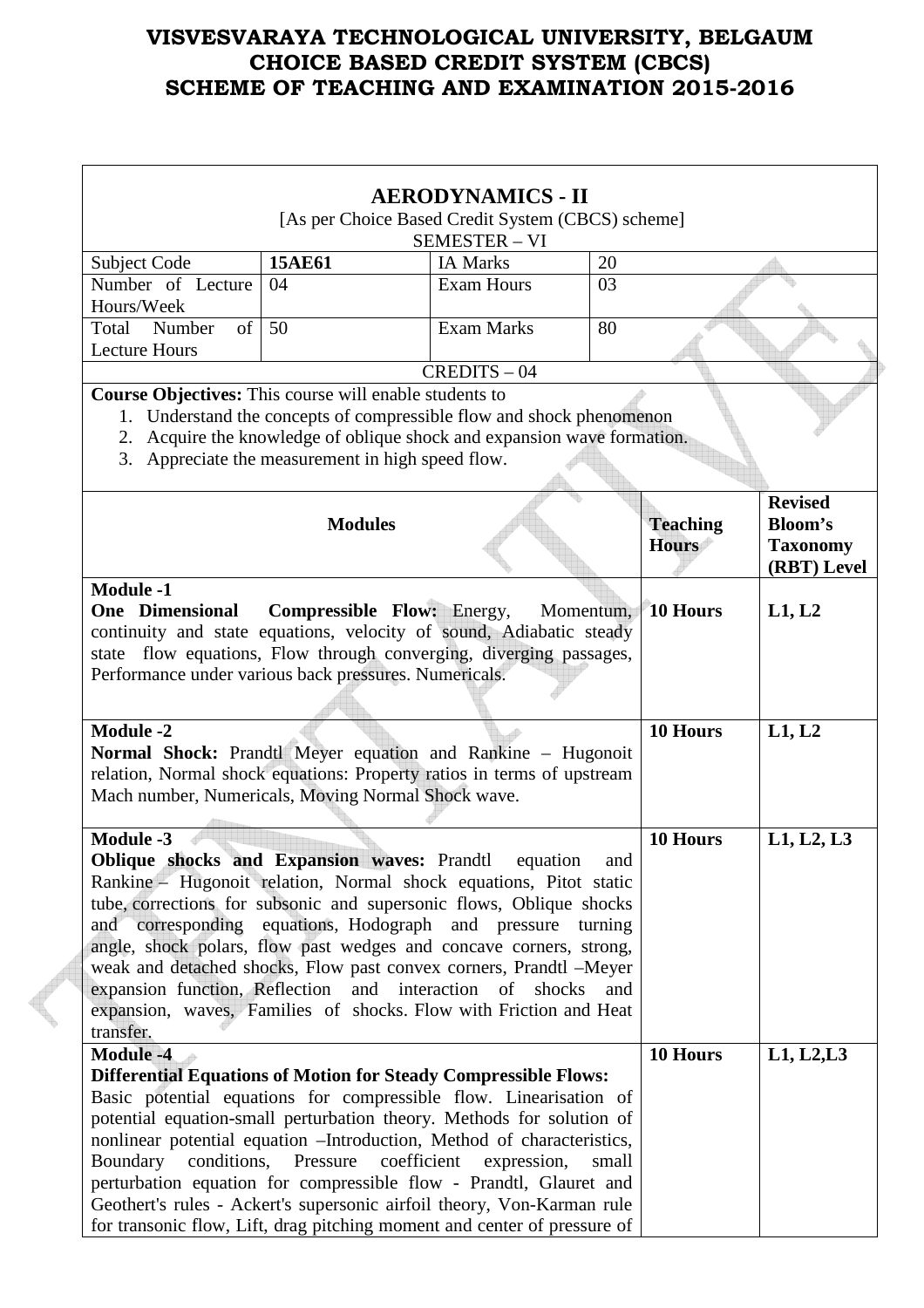| UI TEAUINING AND EXAMI<br>supersonic profiles.                                                                                                                                                                                                                                                                                                                                                                                                 |          |            |
|------------------------------------------------------------------------------------------------------------------------------------------------------------------------------------------------------------------------------------------------------------------------------------------------------------------------------------------------------------------------------------------------------------------------------------------------|----------|------------|
|                                                                                                                                                                                                                                                                                                                                                                                                                                                |          |            |
| Module -5<br><b>Measurements in High speed Flow:</b> Types of subsonic wind tunnels -<br>Balances and measurements - Interference effects- transonic, Supersonic<br>and hypersonic wind tunnels and characteristic features, their operation<br>and performance - Shock tubes and shock tunnels - Free flight testing -<br>Measurements of pressure, velocity and Mach number -Flow<br>visualization methods of subsonic and supersonic flows. | 10 Hours | L1, L2, L3 |
| <b>Course Outcomes:</b> After studying this course, students will be able to:                                                                                                                                                                                                                                                                                                                                                                  |          |            |
| Utilize the concepts of compressible flow and shock phenomenon<br>1.<br>Apply knowledge of oblique shock and expansion wave formation.<br>2.<br>3. Measure the parameters high speed flow.                                                                                                                                                                                                                                                     |          |            |
| <b>Graduate Attributes:</b>                                                                                                                                                                                                                                                                                                                                                                                                                    |          |            |
| Engineering Knowledge.<br>Problem Analysis.<br>Design / development of solutions<br>Interpretation of data                                                                                                                                                                                                                                                                                                                                     |          |            |
| <b>Question paper pattern:</b>                                                                                                                                                                                                                                                                                                                                                                                                                 |          |            |
| The question paper will have ten questions.<br>Each full question consists of 16 marks.<br>There will be 2full questions (with a maximum of four sub questions) from each module.<br>Each full question will have sub questions covering all the topics under a module.<br>The students will have to answer 5 full questions, selecting one full question from each module.                                                                    |          |            |
| <b>Text Books:</b>                                                                                                                                                                                                                                                                                                                                                                                                                             |          |            |
| 1. John D Anderson, "Modern Compressible Flow", Mc Graw Hill, 3 <sup>rd</sup> edition, 2012, ISBN-13: 978-<br>1259027420.<br>2. Radhakrishnan, E., "Gas Dynamics", Prentice Hall of India, 5 <sup>th</sup> edition, 2014, ISBN-13: 978-<br>8120348394                                                                                                                                                                                          |          |            |
| <b>Reference Books:</b>                                                                                                                                                                                                                                                                                                                                                                                                                        |          |            |
| Ascher H. Saphiro, "Dynamics and Thermodynamics of Compressible fluid flow", John Wiley<br>& Sons, 1 <sup>st</sup> edition, 1977, ISBN-13: 978-0471066910.<br>Yahya, S.M., "Fundamentals of Compressible flow", NEW AGE, 2009, ISBN-13: 978-<br>2.<br>8122426687.<br>3. H.W. Liepmann and A. Roshko, "Elements of Gas Dynamics", Dover Publications Inc, 2003,                                                                                 |          |            |
| ISBN-13: 978-0486419633.<br>4. Hodge B. K, Koenig K, Compressible Fluid Dynamics with Computer Application, 1st<br>edition, Prentice Hall, New York (1995).                                                                                                                                                                                                                                                                                    |          |            |

- 5. Clancy L. J., Aerodynamics, Shroff Publishers, 2006, ISBN-13: 978-8175980570.
- 6. Zucrow, M.J. and Anderson, J.D., "Elements of gas dynamics", McGraw Hill Book Co., New York, 1989.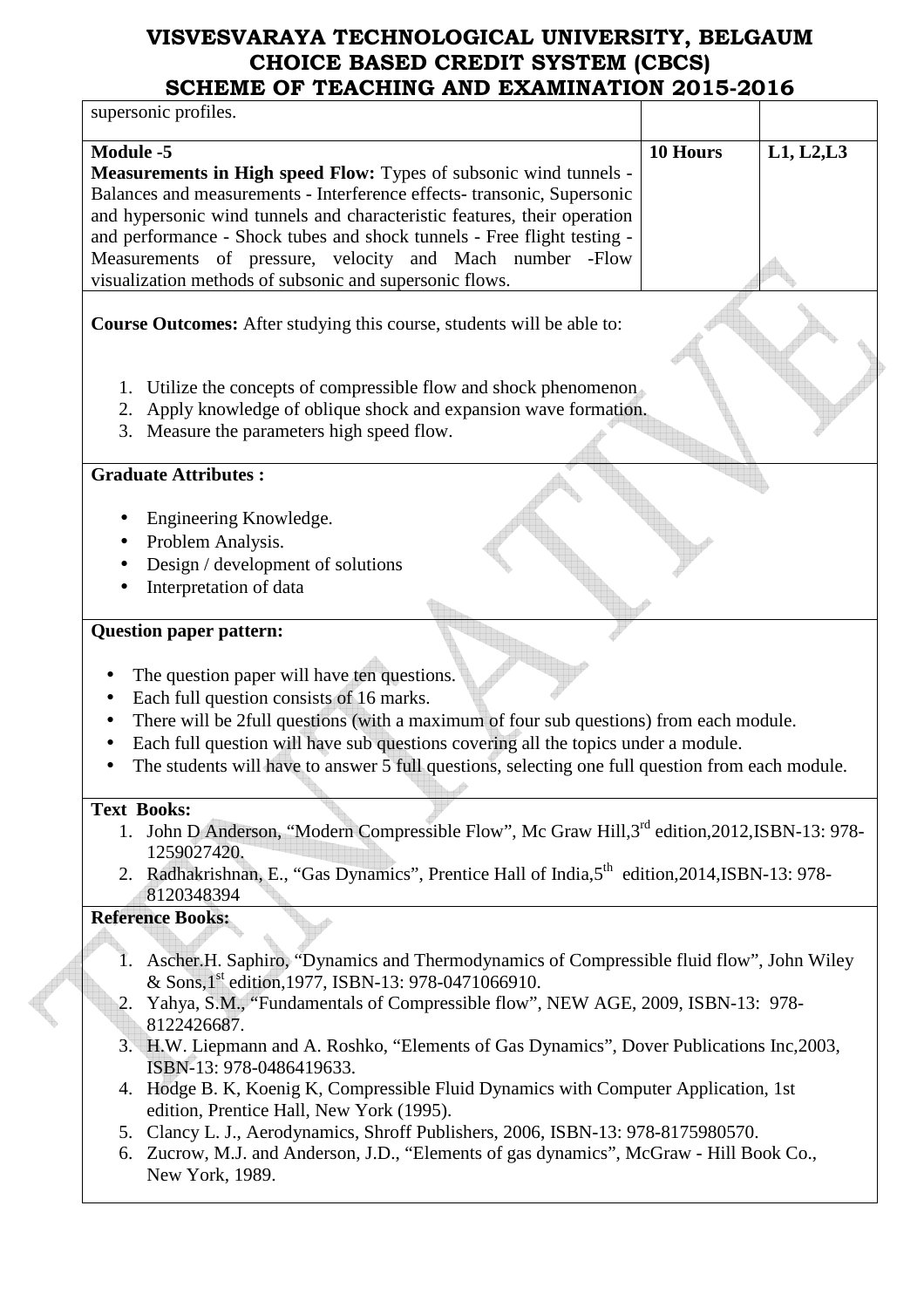| <b>GAS TURBINE TECHNOLOGY</b>                                                                                                                                                                                                                                                                                                                                                                                                                                                                                                                                                                                                                                                                                                                                            |                |                   |                                 |    |                                                                       |  |
|--------------------------------------------------------------------------------------------------------------------------------------------------------------------------------------------------------------------------------------------------------------------------------------------------------------------------------------------------------------------------------------------------------------------------------------------------------------------------------------------------------------------------------------------------------------------------------------------------------------------------------------------------------------------------------------------------------------------------------------------------------------------------|----------------|-------------------|---------------------------------|----|-----------------------------------------------------------------------|--|
| [As per Choice Based Credit System (CBCS) scheme]<br><b>SEMESTER - VI</b>                                                                                                                                                                                                                                                                                                                                                                                                                                                                                                                                                                                                                                                                                                |                |                   |                                 |    |                                                                       |  |
| Subject Code                                                                                                                                                                                                                                                                                                                                                                                                                                                                                                                                                                                                                                                                                                                                                             | 15AE62         | <b>IA Marks</b>   |                                 | 20 |                                                                       |  |
| Number of Lecture Hours/Week                                                                                                                                                                                                                                                                                                                                                                                                                                                                                                                                                                                                                                                                                                                                             | 03             | <b>Exam Hours</b> |                                 | 03 |                                                                       |  |
| <b>Total Number of Lecture Hours</b>                                                                                                                                                                                                                                                                                                                                                                                                                                                                                                                                                                                                                                                                                                                                     | 40             | <b>Exam Marks</b> |                                 | 80 |                                                                       |  |
|                                                                                                                                                                                                                                                                                                                                                                                                                                                                                                                                                                                                                                                                                                                                                                          | $CREDITS - 04$ |                   |                                 |    |                                                                       |  |
| Course Objectives: This course will enable students to                                                                                                                                                                                                                                                                                                                                                                                                                                                                                                                                                                                                                                                                                                                   |                |                   |                                 |    |                                                                       |  |
| 1. Comprehend the types of engines and its applications.                                                                                                                                                                                                                                                                                                                                                                                                                                                                                                                                                                                                                                                                                                                 |                |                   |                                 |    |                                                                       |  |
| Understand the materials required for engine manufacturing.<br>2.                                                                                                                                                                                                                                                                                                                                                                                                                                                                                                                                                                                                                                                                                                        |                |                   |                                 |    |                                                                       |  |
| 3. Acquire the knowledge of engine performance and testing.                                                                                                                                                                                                                                                                                                                                                                                                                                                                                                                                                                                                                                                                                                              |                |                   |                                 |    |                                                                       |  |
|                                                                                                                                                                                                                                                                                                                                                                                                                                                                                                                                                                                                                                                                                                                                                                          | <b>Modules</b> |                   | <b>Teaching</b><br><b>Hours</b> |    | <b>Revised</b><br><b>Bloom's</b><br><b>Taxonomy</b><br>(RBT)<br>Level |  |
| <b>Module -1</b><br>Types, Variation & Applications: Types of engines showing<br>arrangement of parts. Operating parameters. Energy distribution of<br>turbojet, turboprop and turbofan engines. Comparison of thrust and<br>specific fuel consumption. Thrust, pressure and velocity diagrams.<br><b>Engine Parts:</b> Compressor assembly, types of burners: advantages and<br>disadvantages. Influence of design factors on burner performance. Effect<br>of operating variables on burner performance. Performance requirements<br>of combustion chambers. Construction of nozzles. Impulse turbine and<br>reaction turbine. Exhaust system, sound suppression. Thrust reversal:<br>types, design & systems. Methods of thrust augmentation, after burner<br>system. |                |                   | <b>10 Hours</b>                 |    | L1, L2                                                                |  |
| <b>Module -2</b>                                                                                                                                                                                                                                                                                                                                                                                                                                                                                                                                                                                                                                                                                                                                                         |                |                   | 10 Hours                        |    | L1, L2                                                                |  |
| Materials and Manufacturing: Criteria for selection of materials. Heat<br>ranges of metals, high temperature strength. Surface finishing. Powder<br>metallurgy. Use of composites and Ceramics. Super alloys for Turbines.<br>Systems: Fuel systems and components. Sensors and Controls. FADEC<br>interface with engine. Typical fuel system. Oil system components. Typical<br>oil system. Starting systems. Typical starting characteristics. Various gas<br>turbine starters.                                                                                                                                                                                                                                                                                        |                |                   |                                 |    |                                                                       |  |
| <b>Module -3</b>                                                                                                                                                                                                                                                                                                                                                                                                                                                                                                                                                                                                                                                                                                                                                         |                |                   | 10 Hours                        |    | L1, L2, L3                                                            |  |
| Engine Performance: Design & off - design Performance. Surge<br>margin requirements, surge margin stack up. Transient performance.<br>Qualitative characteristics quantities. Transient working lines. Starting<br>process & Wind milling of Engines. Thrust engine start envelope.<br>Starting torque and speed requirements Calculations for design and off-<br>design performance from given test data– (case study for a single shaft<br>Jet Engine). Engine performance monitoring.                                                                                                                                                                                                                                                                                 |                |                   |                                 |    |                                                                       |  |
| <b>Module -4</b>                                                                                                                                                                                                                                                                                                                                                                                                                                                                                                                                                                                                                                                                                                                                                         |                |                   | 10 Hours                        |    | L1, L2                                                                |  |
| <b>Compressor:</b> Compressor MAP. Surge margin, Inlet distortions.<br>Testing and Performance Evaluation. Combustor: Combustor MAP,<br>Pressure loss, combustion light up test. Testing and Performance<br>Evaluation. Turbines: Turbine MAP. Turbine Testing and Performance                                                                                                                                                                                                                                                                                                                                                                                                                                                                                           |                |                   |                                 |    |                                                                       |  |

 $\overline{\phantom{a}}$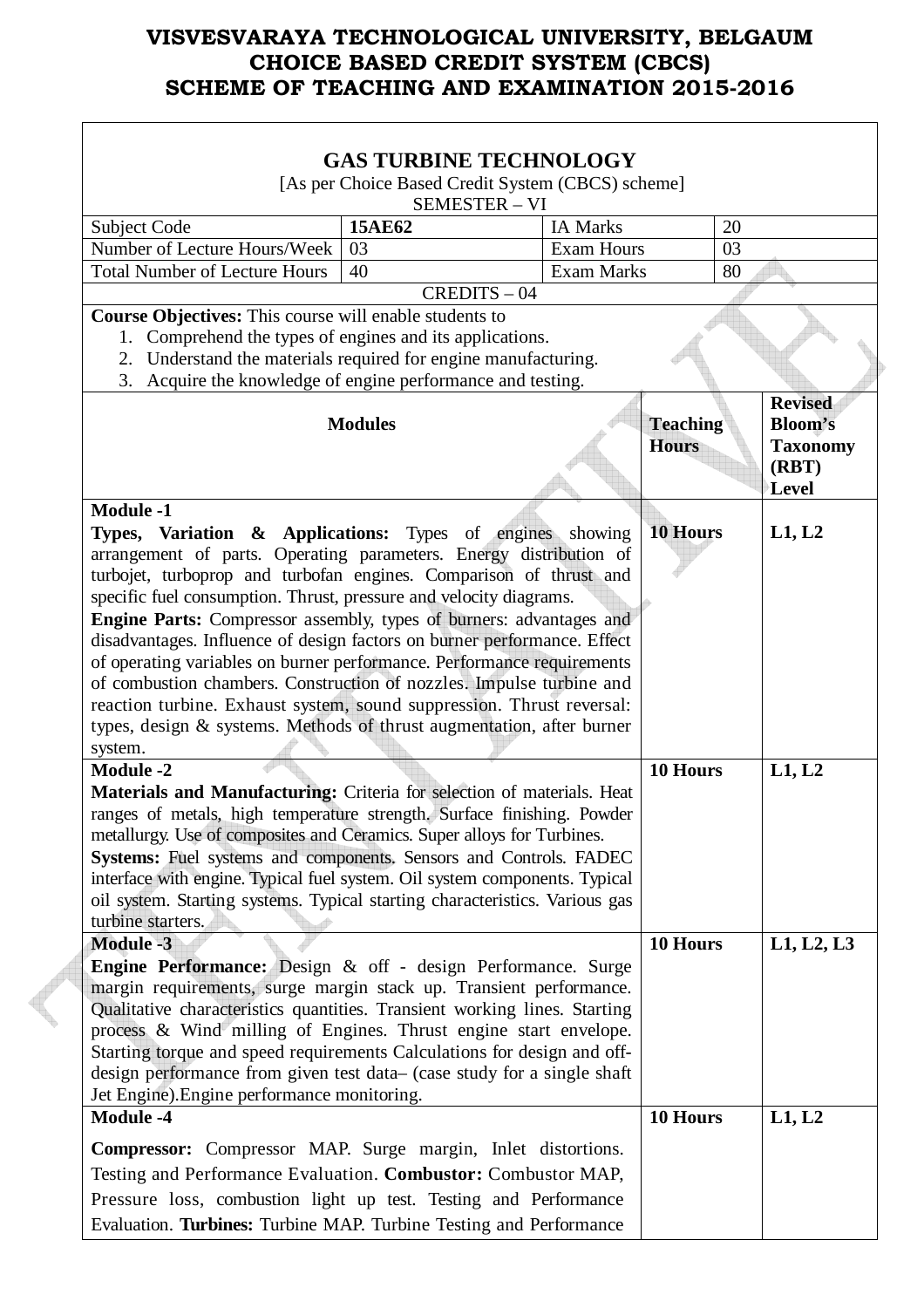| U OI T <i>er</i> oiiing an <i>d eas</i> mination 2010-2010                                                                                                                                                                                                                                                                                                                                                                                                                                                                                                                                                                |          |        |
|---------------------------------------------------------------------------------------------------------------------------------------------------------------------------------------------------------------------------------------------------------------------------------------------------------------------------------------------------------------------------------------------------------------------------------------------------------------------------------------------------------------------------------------------------------------------------------------------------------------------------|----------|--------|
| Evaluation. Inlet duct & nozzles: Ram pressure recovery of inlet duct.                                                                                                                                                                                                                                                                                                                                                                                                                                                                                                                                                    |          |        |
| Propelling nozzles, after burner, maximum mass flow conditions.                                                                                                                                                                                                                                                                                                                                                                                                                                                                                                                                                           |          |        |
| Testing and Performance Evaluation                                                                                                                                                                                                                                                                                                                                                                                                                                                                                                                                                                                        |          |        |
| <b>Module -5</b><br><b>Engine Testing:</b> Proof of Concepts: Design Evaluation tests. Structural<br>Integrity. Environmental Ingestion Capability. Preliminary Flight Rating<br>Test, Qualification Test, Acceptance Test. Reliability figure of merit.<br>Durability and Life Assessment Tests, Reliability Tests. Engine testing<br>with simulated inlet distortions and, surge test. Estimating engine-<br>operating limits. Methods of displacing equilibrium lines.                                                                                                                                                 | 10 Hours | L1, L2 |
| Types of engine testing's: Normally Aspirated Testing, Open Air Test<br>Bed, Ram Air Testing, Altitude Testing, Altitude test facility, Flying<br>Test Bed, Ground Testing of Engine Installed in Aircraft, Flight testing.<br>Jet thrust measurements in flight. Measurements and Instrumentation.<br>Data Acquisition system, Measurement of Shaft speed, Torque, Thrust,<br>Pressure, Temperature, Vibration, Stress, Temperature of turbine blading<br>etc. Engine performance trends: Mass and CUSUM plots. Accuracy and<br>Uncertainty in Measurements. Uncertainty analysis. Performance<br>Reduction Methodology. |          |        |
| <b>Course Outcomes:</b>                                                                                                                                                                                                                                                                                                                                                                                                                                                                                                                                                                                                   |          |        |
| After studying this course, students will be able to:<br>1. Select the suitable materials for engine manufacturing.<br>2. Evaluate the performance of the engine.<br>Test the engine using several types of engine testing methods.<br>3.                                                                                                                                                                                                                                                                                                                                                                                 |          |        |
| <b>Graduate Attributes:</b>                                                                                                                                                                                                                                                                                                                                                                                                                                                                                                                                                                                               |          |        |
| Engineering Knowledge.<br>Problem Analysis.<br>Design / development of solutions<br>Interpretation of data                                                                                                                                                                                                                                                                                                                                                                                                                                                                                                                |          |        |
| <b>Question paper pattern:</b>                                                                                                                                                                                                                                                                                                                                                                                                                                                                                                                                                                                            |          |        |
| The question paper will have ten questions.                                                                                                                                                                                                                                                                                                                                                                                                                                                                                                                                                                               |          |        |
| Each full question consists of 16 marks.                                                                                                                                                                                                                                                                                                                                                                                                                                                                                                                                                                                  |          |        |
| There will be 2full questions (with a maximum of four sub questions) from each module.                                                                                                                                                                                                                                                                                                                                                                                                                                                                                                                                    |          |        |
| Each full question will have sub questions covering all the topics under a module.                                                                                                                                                                                                                                                                                                                                                                                                                                                                                                                                        |          |        |
| The students will have to answer 5 full questions, selecting one full question from each module.                                                                                                                                                                                                                                                                                                                                                                                                                                                                                                                          |          |        |
| <b>Text Books:</b><br>1. Irwin E. Treager, 'Gas Turbine Engine Technology ', Mc Graw Hill Education, 3rd<br>edition, 2013, ISBN-13: 978-1259064876                                                                                                                                                                                                                                                                                                                                                                                                                                                                        |          |        |
| 2. P.P Walsh and P. Peletcher, 'Gas Turbine Performance' Blackwell Science, 1998,<br>ISBN0632047843.                                                                                                                                                                                                                                                                                                                                                                                                                                                                                                                      |          |        |
| <b>Reference Books:</b>                                                                                                                                                                                                                                                                                                                                                                                                                                                                                                                                                                                                   |          |        |
| 1. Advanced Aero-Engine Testing, AGARD-59, Publication.                                                                                                                                                                                                                                                                                                                                                                                                                                                                                                                                                                   |          |        |
| 2. MIL-5007E, 'Military Specifications: Engine, Aircraft, Turbo Jet & Turbofan;                                                                                                                                                                                                                                                                                                                                                                                                                                                                                                                                           |          |        |
| General Specification for Advance Aero Engine testing ',15 <sup>th</sup> Oct1973.<br>3. J P Holman, 'Experimental methods for Engineers ', Tata Mc Graw Hill, 7 <sup>th</sup> edition, 2007, ISBN-<br>13: 978-0070647763                                                                                                                                                                                                                                                                                                                                                                                                  |          |        |
| 4. A S Rangawala, Turbomachinery Dynamics-Design and operations, McGraw-Hill, 2005, ISBN-<br>13: 978-0071453691.                                                                                                                                                                                                                                                                                                                                                                                                                                                                                                          |          |        |
| 5. Michael J. Kores, and Thomas W. Wild, Aircraft Power Plant ', GLENCOE Aviation Technology<br>Series, 7 <sup>th</sup> Edition, Tata Mc Graw Hill Publishing Co.Ltd.2002.                                                                                                                                                                                                                                                                                                                                                                                                                                                |          |        |

**CONTRACT**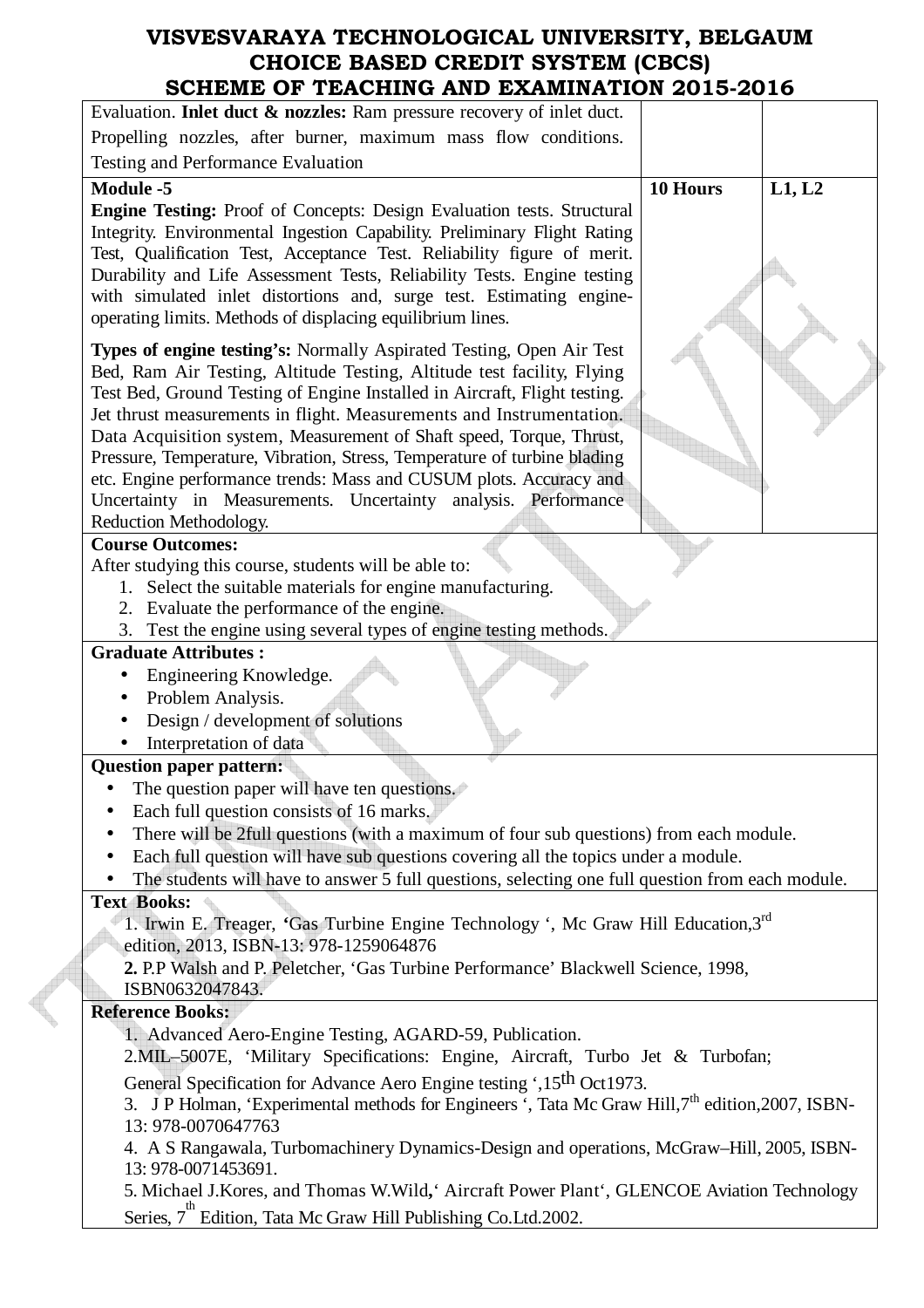|                                                                                                                                                                                                                                                                                                                                                                                                                                                                      |                                                                                                                                                                                       | <b>AIRCRAFT PERFORMANCE</b><br>[As per Choice Based Credit System (CBCS) scheme]                                                                  |    |                                 |                                                                    |  |  |
|----------------------------------------------------------------------------------------------------------------------------------------------------------------------------------------------------------------------------------------------------------------------------------------------------------------------------------------------------------------------------------------------------------------------------------------------------------------------|---------------------------------------------------------------------------------------------------------------------------------------------------------------------------------------|---------------------------------------------------------------------------------------------------------------------------------------------------|----|---------------------------------|--------------------------------------------------------------------|--|--|
|                                                                                                                                                                                                                                                                                                                                                                                                                                                                      |                                                                                                                                                                                       | <b>SEMESTER - VI</b>                                                                                                                              |    |                                 |                                                                    |  |  |
| <b>Subject Code</b>                                                                                                                                                                                                                                                                                                                                                                                                                                                  | 15AE63                                                                                                                                                                                | <b>IA Marks</b>                                                                                                                                   | 20 |                                 |                                                                    |  |  |
| Number of Lecture                                                                                                                                                                                                                                                                                                                                                                                                                                                    | 04                                                                                                                                                                                    | <b>Exam Hours</b>                                                                                                                                 | 03 |                                 |                                                                    |  |  |
| Hours/Week                                                                                                                                                                                                                                                                                                                                                                                                                                                           |                                                                                                                                                                                       |                                                                                                                                                   |    |                                 |                                                                    |  |  |
| Number<br>of<br>Total                                                                                                                                                                                                                                                                                                                                                                                                                                                | 50                                                                                                                                                                                    | <b>Exam Marks</b>                                                                                                                                 | 80 |                                 |                                                                    |  |  |
| <b>Lecture Hours</b>                                                                                                                                                                                                                                                                                                                                                                                                                                                 |                                                                                                                                                                                       |                                                                                                                                                   |    |                                 |                                                                    |  |  |
|                                                                                                                                                                                                                                                                                                                                                                                                                                                                      |                                                                                                                                                                                       | $CREDITS - 04$                                                                                                                                    |    |                                 |                                                                    |  |  |
| <b>Course Objectives:</b> This course will enable students to                                                                                                                                                                                                                                                                                                                                                                                                        | 2. Understand the airplane performance parameters.                                                                                                                                    | 1. Understand the aircraft performance in steady unaccelerated and accelerated flight.<br>Acquire the knowledge on aircraft maneuver performance. |    |                                 |                                                                    |  |  |
| 3.                                                                                                                                                                                                                                                                                                                                                                                                                                                                   |                                                                                                                                                                                       |                                                                                                                                                   |    |                                 |                                                                    |  |  |
|                                                                                                                                                                                                                                                                                                                                                                                                                                                                      | <b>Modules</b>                                                                                                                                                                        |                                                                                                                                                   |    | <b>Teaching</b><br><b>Hours</b> | <b>Revised</b><br><b>Bloom's</b><br><b>Taxonomy</b><br>(RBT) Level |  |  |
| <b>Module -1</b>                                                                                                                                                                                                                                                                                                                                                                                                                                                     |                                                                                                                                                                                       |                                                                                                                                                   |    | 10 Hours                        | L1, L2                                                             |  |  |
| The Equations of Motion Steady Unaccelerated Flight<br>Introduction, four forces of flight, General equation of motion, Power<br>available and power required curves. Thrust available and thrust<br>required curves. Conditions for power required and thrust required<br>minimum. Thrust available and maximum velocity, Power available and<br>maximum velocity, Altitude effects on power available and power<br>required; thrust available and thrust required. |                                                                                                                                                                                       |                                                                                                                                                   |    |                                 |                                                                    |  |  |
| <b>Module -2</b>                                                                                                                                                                                                                                                                                                                                                                                                                                                     |                                                                                                                                                                                       |                                                                                                                                                   |    | 10 Hours                        | L1, L2                                                             |  |  |
| Steady Performance - Level Flight, Climb & Glide<br>Performance: Equation of motion for Rate of climb-graphical and analytical<br>approach -Absolute ceiling, Service ceiling, Time to climb – graphical and<br>analytical approach, climb performance graph (hodograph diagram);<br>maximum climb angle and rate of climb Gliding flight, Range during glide,<br>minimum rate of sink and shallowest angle of glide.                                                |                                                                                                                                                                                       |                                                                                                                                                   |    |                                 |                                                                    |  |  |
| <b>Module -3</b>                                                                                                                                                                                                                                                                                                                                                                                                                                                     |                                                                                                                                                                                       |                                                                                                                                                   |    | 10 Hours                        | L1, L2, L3                                                         |  |  |
| <b>Fundamental Airplane Performance Parameters</b><br>The fundamental Parameters: Thrust $-$ to $-$ weight ratio, Wing loading, Drag<br>polar, and lift-to - drag ratio. Minimum velocity. Aerodynamic relations<br>associated with lift-to-drag ratio.                                                                                                                                                                                                              |                                                                                                                                                                                       |                                                                                                                                                   |    |                                 |                                                                    |  |  |
| and endurance.                                                                                                                                                                                                                                                                                                                                                                                                                                                       | <b>Range And Endurance:</b><br>Propeller driven Airplane: Physical consideration, Quantitative formulation,<br>Breguet equation for Range and Endurance, Conditions for maximum range |                                                                                                                                                   |    |                                 |                                                                    |  |  |
| Jet Airplane: Physical consideration, Quantitative formulation, Equation for<br>Range and Endurance, Conditions for maximum range and endurance, Effect<br>of head wind tail wind.                                                                                                                                                                                                                                                                                   |                                                                                                                                                                                       |                                                                                                                                                   |    |                                 |                                                                    |  |  |

 $\begin{matrix} \begin{matrix} \begin{matrix} \end{matrix} \end{matrix} \end{matrix}$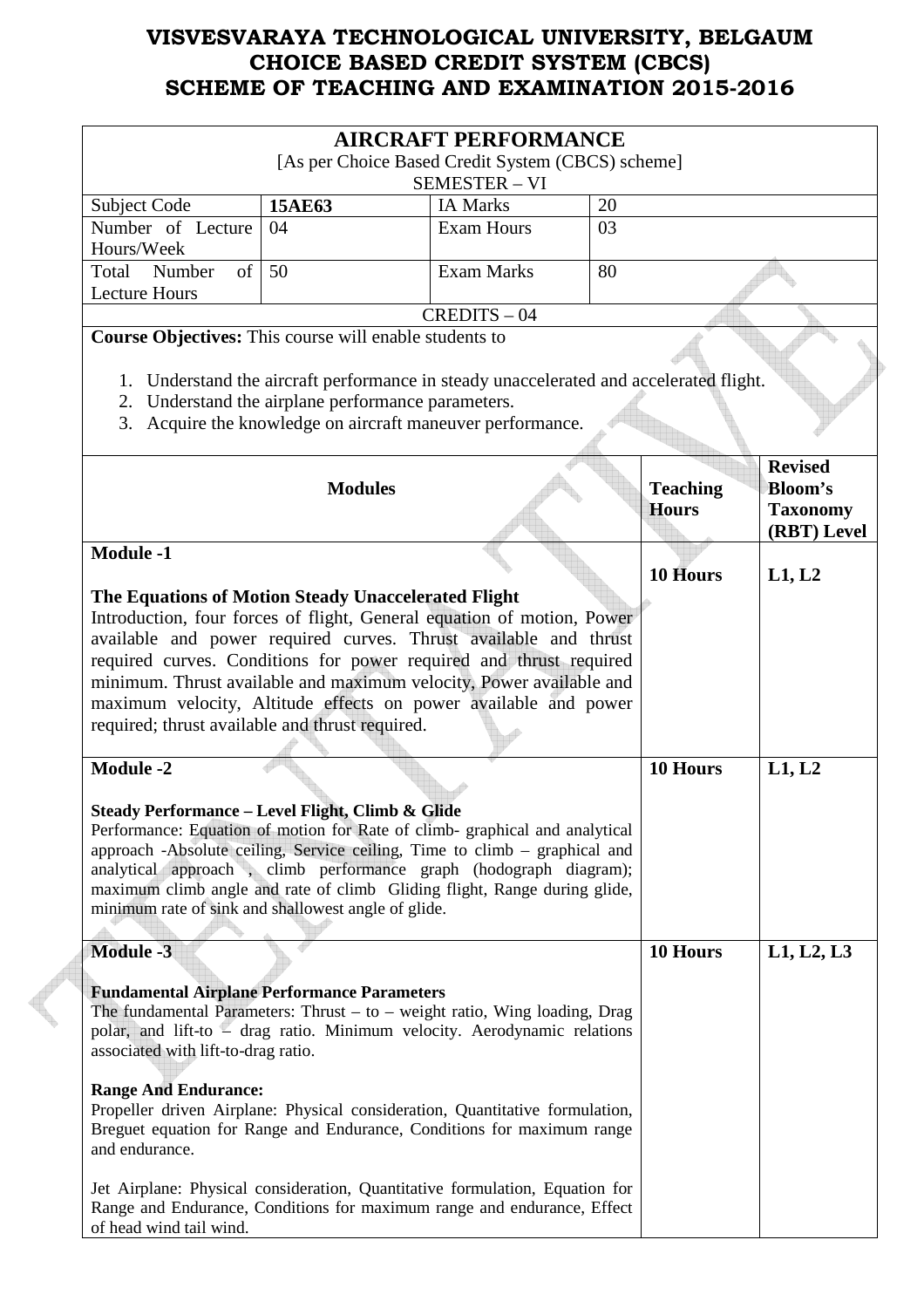| <b>Module -4</b>                                                                                               | 10 Hours        | L1, L2, L3 |
|----------------------------------------------------------------------------------------------------------------|-----------------|------------|
|                                                                                                                |                 |            |
| <b>Aircraft Performance in Accelerated Flight</b>                                                              |                 |            |
| Take-off Performance: Calculation of Ground roll, Calculation of distance                                      |                 |            |
| while airborne to clear obstacle, Balanced field length                                                        |                 |            |
|                                                                                                                |                 |            |
| Landing Performance and Accelerated Climb: Calculation of approach                                             |                 |            |
| distance, Calculation of flare distance, Calculation of ground roll, ground<br>effects. Acceleration in climb. |                 |            |
|                                                                                                                |                 |            |
| <b>Module -5</b>                                                                                               | <b>10 Hours</b> | L1, L2, L3 |
|                                                                                                                |                 |            |
| <b>Maneuver Performance</b>                                                                                    |                 |            |
| Turning performance: Level turn, load factor, Constraints on load                                              |                 |            |
| factor, Minimum turn radius, Maximum turn rate. Pull-up and Pull-                                              |                 |            |
| down maneuvers: (Turning rate, turn radius). Limiting case for large                                           |                 |            |
| load factor. The V-n diagram. Limitations of pull up and push over.                                            |                 |            |
|                                                                                                                |                 |            |
| <b>Course Outcomes:</b>                                                                                        |                 |            |
|                                                                                                                |                 |            |
| After studying this course, students will be able to:                                                          |                 |            |
|                                                                                                                |                 |            |
| 1. Apply the basic airplane performance parameters.                                                            |                 |            |
| 2. Differentiate the aircraft performance in steady unaccelerated and accelerated flight.                      |                 |            |
| 3. Explain the aircraft maneuver performance.                                                                  |                 |            |
|                                                                                                                |                 |            |
| <b>Graduate Attributes:</b>                                                                                    |                 |            |
|                                                                                                                |                 |            |
| Engineering Knowledge.<br>O                                                                                    |                 |            |
| Problem Analysis.<br>O                                                                                         |                 |            |
| Design / development of solutions<br>O                                                                         |                 |            |
| Interpretation of data<br>O                                                                                    |                 |            |
|                                                                                                                |                 |            |
| <b>Question paper pattern:</b>                                                                                 |                 |            |
|                                                                                                                |                 |            |
| The question paper will have ten questions.                                                                    |                 |            |
| Each full question consists of 16 marks.                                                                       |                 |            |
| There will be 2full questions (with a maximum of four sub questions) from each module.                         |                 |            |
| Each full question will have sub questions covering all the topics under a module.                             |                 |            |
| The students will have to answer 5 full questions, selecting one full question from each module.               |                 |            |
|                                                                                                                |                 |            |
| <b>Text Books:</b>                                                                                             |                 |            |
|                                                                                                                |                 |            |
| <b>John D. Anderson, Jr.</b> "Aircraft Performance and Design", McGraw-Hill International Editions,            |                 |            |
| Aerospace Science/ Technology Editions, 1999.                                                                  |                 |            |
| John D. Anderson, Jr., "Introduction to flight" McGraw-Hill International Editions, Aerospace Science/<br>2.   |                 |            |
| Technology Editions, 2000.                                                                                     |                 |            |
|                                                                                                                |                 |            |
| <b>Reference Books:</b>                                                                                        |                 |            |
|                                                                                                                |                 |            |

1. **Perkins, C.D., and Hage, R.E.**, "Airplane Performance stability and Control", John Wiley Son Inc, New York, 1988.

**Contract Contract Contract** 

2. **Barnes W. McCormick,** ` Aerodynamics, Aeronautics, and Flight Mechanics`, John Wiley& Sons, Inc. 1995.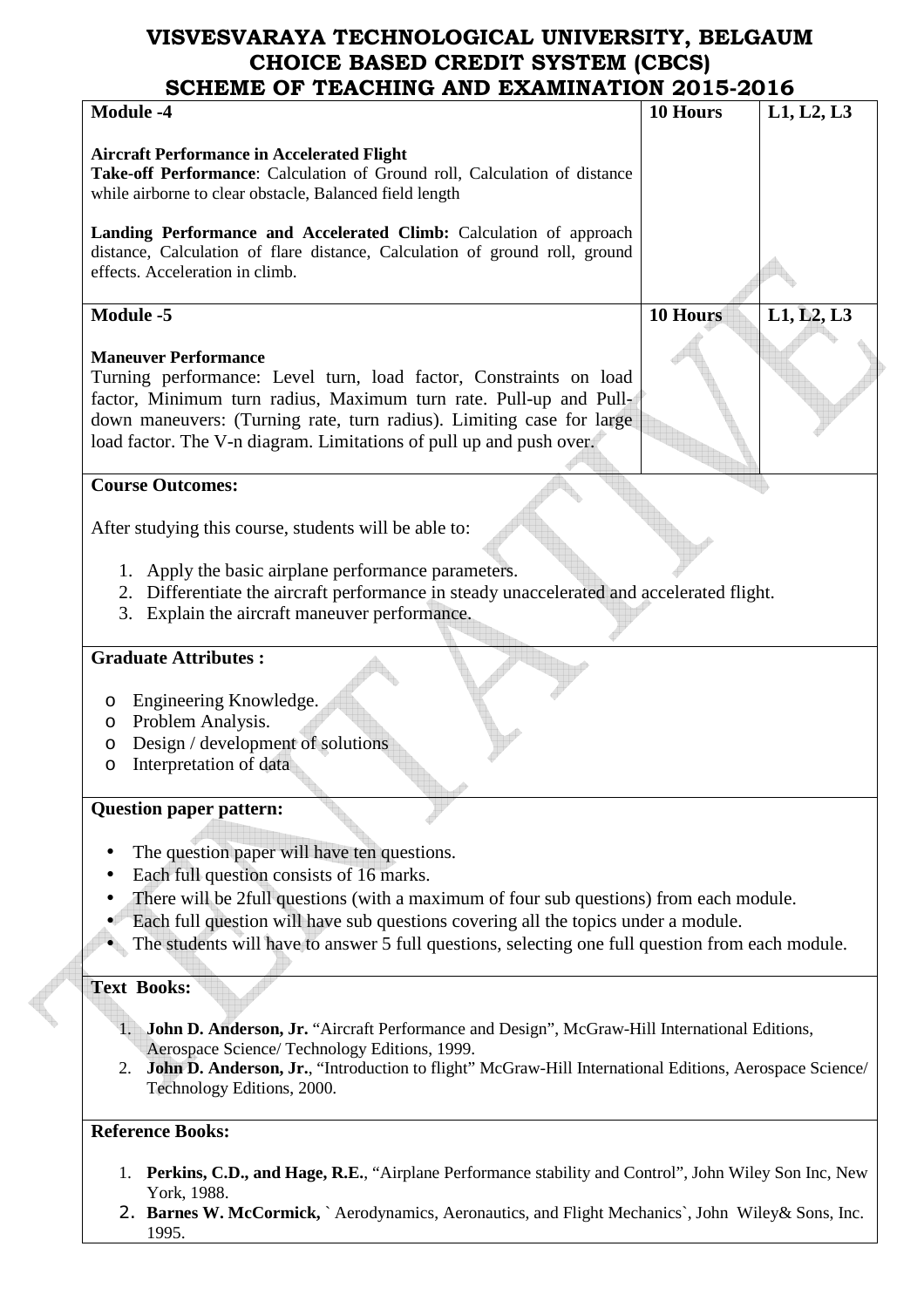|                                                                                                                                                                                                                                                                                                                                                                                                                                                                                                                                                                                                                                                                                                                                                                                                                                                                 |                                                                                                                                                                                                | <b>AIRCRAFT STRUCTURES - II</b> |    |                                 |                                                                    |  |
|-----------------------------------------------------------------------------------------------------------------------------------------------------------------------------------------------------------------------------------------------------------------------------------------------------------------------------------------------------------------------------------------------------------------------------------------------------------------------------------------------------------------------------------------------------------------------------------------------------------------------------------------------------------------------------------------------------------------------------------------------------------------------------------------------------------------------------------------------------------------|------------------------------------------------------------------------------------------------------------------------------------------------------------------------------------------------|---------------------------------|----|---------------------------------|--------------------------------------------------------------------|--|
| [As per Choice Based Credit System (CBCS) scheme]                                                                                                                                                                                                                                                                                                                                                                                                                                                                                                                                                                                                                                                                                                                                                                                                               |                                                                                                                                                                                                |                                 |    |                                 |                                                                    |  |
|                                                                                                                                                                                                                                                                                                                                                                                                                                                                                                                                                                                                                                                                                                                                                                                                                                                                 |                                                                                                                                                                                                | SEMESTER - VI                   |    |                                 |                                                                    |  |
| Subject Code                                                                                                                                                                                                                                                                                                                                                                                                                                                                                                                                                                                                                                                                                                                                                                                                                                                    | <b>15AE64</b>                                                                                                                                                                                  | <b>IA Marks</b>                 | 20 |                                 |                                                                    |  |
| Number of Lecture<br>Hours/Week                                                                                                                                                                                                                                                                                                                                                                                                                                                                                                                                                                                                                                                                                                                                                                                                                                 | 04                                                                                                                                                                                             | <b>Exam Hours</b>               | 03 |                                 |                                                                    |  |
| Total<br>Number<br>of                                                                                                                                                                                                                                                                                                                                                                                                                                                                                                                                                                                                                                                                                                                                                                                                                                           | 50                                                                                                                                                                                             | <b>Exam Marks</b>               | 80 |                                 |                                                                    |  |
| <b>Lecture Hours</b>                                                                                                                                                                                                                                                                                                                                                                                                                                                                                                                                                                                                                                                                                                                                                                                                                                            |                                                                                                                                                                                                |                                 |    |                                 |                                                                    |  |
|                                                                                                                                                                                                                                                                                                                                                                                                                                                                                                                                                                                                                                                                                                                                                                                                                                                                 |                                                                                                                                                                                                | $CREDITS - 04$                  |    |                                 |                                                                    |  |
| Course objective: This course will enable students to                                                                                                                                                                                                                                                                                                                                                                                                                                                                                                                                                                                                                                                                                                                                                                                                           |                                                                                                                                                                                                |                                 |    |                                 |                                                                    |  |
| 2.<br>3.                                                                                                                                                                                                                                                                                                                                                                                                                                                                                                                                                                                                                                                                                                                                                                                                                                                        | 1. Understand the concepts of open and closed thin walled beams.<br>Acquire the knowledge of buckling of plates, joints and fittings.<br>Comprehend the stress analysis on wings and fuselage. |                                 |    |                                 |                                                                    |  |
|                                                                                                                                                                                                                                                                                                                                                                                                                                                                                                                                                                                                                                                                                                                                                                                                                                                                 | <b>Modules</b>                                                                                                                                                                                 |                                 |    | <b>Teaching</b><br><b>Hours</b> | <b>Revised</b><br><b>Bloom's</b><br><b>Taxonomy</b><br>(RBT) Level |  |
| <b>Module -1</b><br>10 Hours<br>Bending and shear- Open and Closed Thin Walled Beams<br>L1, L2<br>Symmetrical bending, unsymmetrical bending, direct stress distribution<br>due to bending, position of the neutral axis, load intensity, shear force,<br>and bending moment relationships, deflection due to bending,<br>calculation of section properties, approximation for thin-walled<br>sections.<br>Shear of beams- General stress, strain, and displacement relationship<br>for open and single-cell closed section thin-walled beams, shear of open<br>section beams, shear centre, shear of closed section beams. Torsion of<br>close section beam, and displacement associated with the Bredt-Batho<br>shear flow. Torsion of open section beam.<br><b>Module -2</b><br>10 Hours<br>L1, L2<br>Combined Open and Closed Section Beams, and Structural |                                                                                                                                                                                                |                                 |    |                                 |                                                                    |  |
| <b>Idealisation</b><br>Bending, shear, torsion. Structural idealisation-Principle, Idealisation of<br>a panel, effect of idealisation on the analysis of open and closed section<br>beams. Bending of open and closed section idealised beams, shear of<br>open section and closed section idealised beams. Deflection of open and<br>closed section idealised beams.                                                                                                                                                                                                                                                                                                                                                                                                                                                                                           |                                                                                                                                                                                                |                                 |    |                                 |                                                                    |  |
| <b>Module -3</b><br><b>Buckling of Plates, Joints and Fittings</b><br>Buckling of Isotropic flat plates in compression, ultimate compressive<br>strength of Isotropic flat sheet, plastic buckling of flat sheet, columns<br>subjected to local crippling failure, Needham & Gerard method for<br>determining crippling stress, curved sheets in compression, elastic<br>buckling of curved rectangular plates. Pure tension field beams, angle of<br>diagonal tension in web.<br>Joints and Fittings- bolted or riveted joints, accuracy of fitting                                                                                                                                                                                                                                                                                                            |                                                                                                                                                                                                |                                 |    | 10 Hours                        | L1, L2, L3                                                         |  |

**A**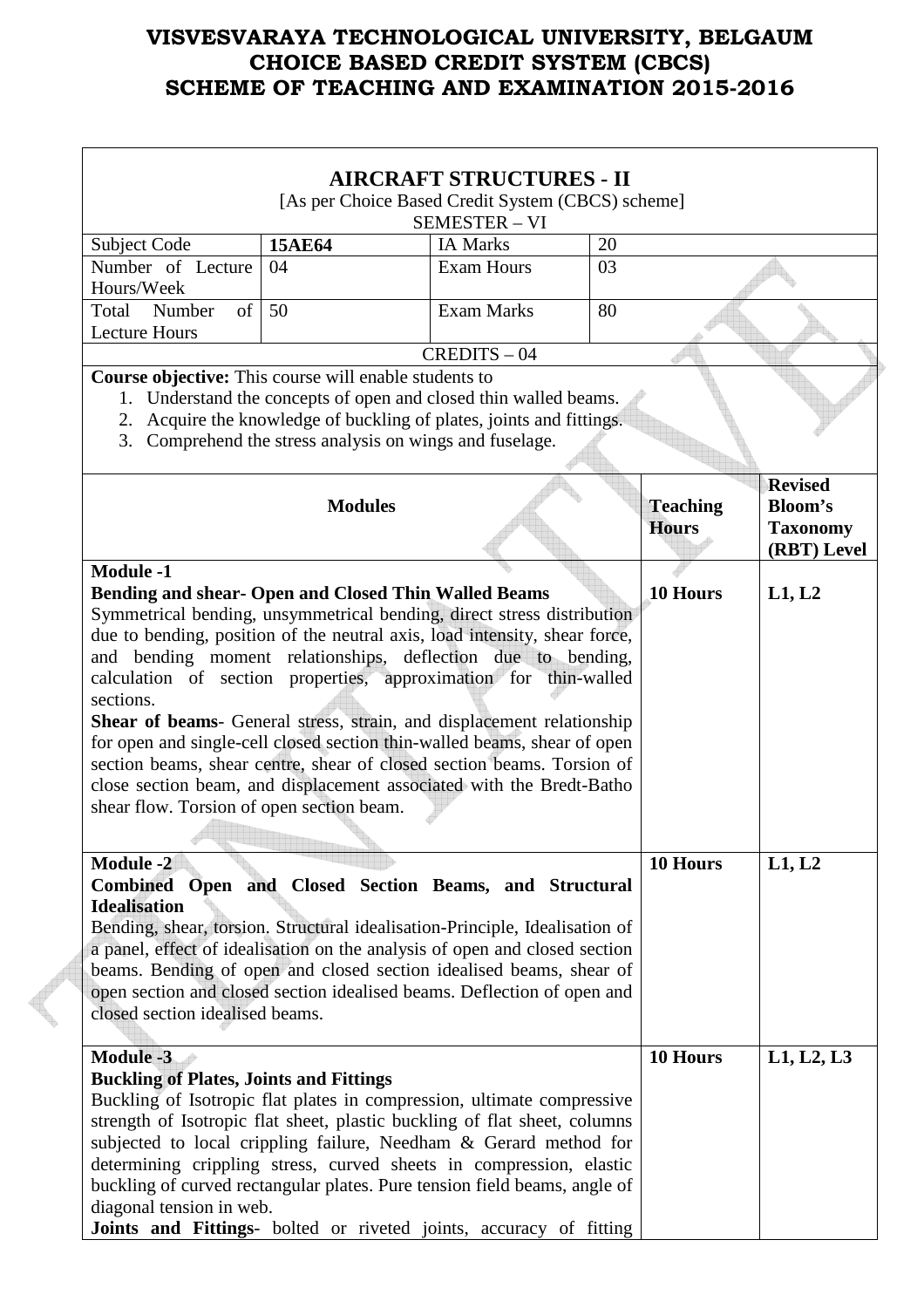| SCHEME OF TEACHING AND EAAMINATION 2013-2010                                                                   |          |            |
|----------------------------------------------------------------------------------------------------------------|----------|------------|
| analysis, eccentrically loaded connections, welded joints, and concept of<br>effective width.                  |          |            |
| <b>Module -4</b>                                                                                               | 10 Hours | L1, L2, L3 |
|                                                                                                                |          |            |
| <b>Stress Analysis in Wing Spars and Box beams</b>                                                             |          |            |
| Tapered wing spar, open and closed section beams, beams having                                                 |          |            |
| variable stringer areas, three- boom shell, torsion and shear, tapered                                         |          |            |
| wings, cut-outs in wings.                                                                                      |          |            |
|                                                                                                                |          |            |
| <b>Module -5</b>                                                                                               | 10 Hours | L1, L2, L3 |
| <b>Stress Analysis in Fuselage Frames</b>                                                                      |          |            |
| Bending, shear, torsion, cut-outs in fuselages, principles of stiffeners                                       |          |            |
| construction, fuselage frames, shear flow distribution.                                                        |          |            |
|                                                                                                                |          |            |
| <b>Course Outcomes:</b> After studying this course, students will be able to:                                  |          |            |
|                                                                                                                |          |            |
|                                                                                                                |          |            |
| 1. Utilize the concepts of thin walled beams.                                                                  |          |            |
| 2. Calculate the buckling of plates.                                                                           |          |            |
| 3. Analysis the stress in wings and fuselage frames.                                                           |          |            |
|                                                                                                                |          |            |
| <b>Graduate Attributes:</b>                                                                                    |          |            |
|                                                                                                                |          |            |
| Engineering Knowledge.                                                                                         |          |            |
|                                                                                                                |          |            |
| Problem Analysis.                                                                                              |          |            |
| Design / development of solutions                                                                              |          |            |
| Interpretation of data                                                                                         |          |            |
|                                                                                                                |          |            |
| <b>Question paper pattern:</b>                                                                                 |          |            |
| The question paper will have ten questions.                                                                    |          |            |
| Each full question consists of 16 marks.                                                                       |          |            |
|                                                                                                                |          |            |
| There will be 2full questions (with a maximum of four sub questions) from each module.                         |          |            |
| Each full question will have sub questions covering all the topics under a module.                             |          |            |
| The students will have to answer 5 full questions, selecting one full question from each module.               |          |            |
|                                                                                                                |          |            |
| <b>Text Books:</b>                                                                                             |          |            |
| 1. Megson, T. H. G., Aircraft Structures for Engineering Students, Edward Arnold, 1995.                        |          |            |
|                                                                                                                |          |            |
| Peery D J & Azar J J, Aircraft Structures, 2 <sup>nd</sup> edition, McGraw Hill N.Y., 1993<br>2.               |          |            |
|                                                                                                                |          |            |
|                                                                                                                |          |            |
| <b>Reference Books:</b>                                                                                        |          |            |
|                                                                                                                |          |            |
| Bruhn E. F., Analysis & Design of Flight Vehicles Structures, Tri-State offset Co, USA, 1985.<br>1.            |          |            |
|                                                                                                                |          |            |
| Megson, T. H. G., Introduction to Aircraft Structural Analysis, Elsevier, 2 <sup>nd</sup> Edition, 2014.<br>2. |          |            |
|                                                                                                                |          |            |
| Bruce K Donaldson, Analysis of Aircraft Structures, Cambridge Aerospace Series, 1992.<br>3.                    |          |            |
|                                                                                                                |          |            |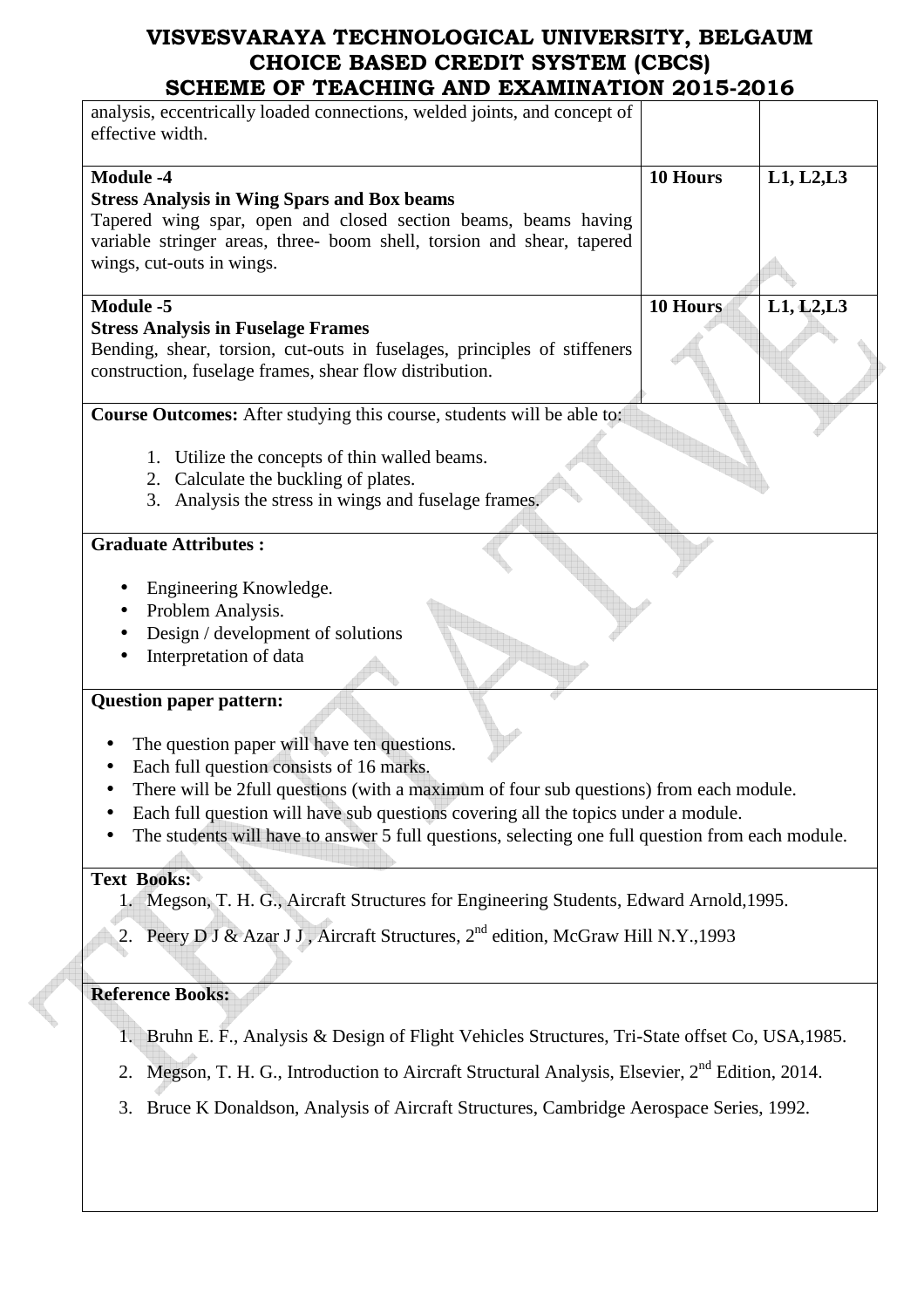| <b>FINITE ELEMENT METHOD</b>                                         |                                                   |                                                                                          |     |                 |                 |  |  |
|----------------------------------------------------------------------|---------------------------------------------------|------------------------------------------------------------------------------------------|-----|-----------------|-----------------|--|--|
|                                                                      | [As per Choice Based Credit System (CBCS) scheme] |                                                                                          |     |                 |                 |  |  |
| <b>SEMESTER - VI</b>                                                 |                                                   |                                                                                          |     |                 |                 |  |  |
|                                                                      |                                                   | <b>Professional Elective</b>                                                             |     |                 |                 |  |  |
| Subject Code                                                         | 15AE651                                           | <b>IA Marks</b>                                                                          | 20  |                 |                 |  |  |
| Number of Lecture                                                    | 04                                                | <b>Exam Hours</b>                                                                        | 03  |                 |                 |  |  |
| Hours/Week                                                           |                                                   |                                                                                          |     |                 |                 |  |  |
| $\sigma$ f<br>Number<br>Total                                        | 40                                                | <b>Exam Marks</b>                                                                        | 80  |                 |                 |  |  |
| <b>Lecture Hours</b>                                                 |                                                   |                                                                                          |     |                 |                 |  |  |
|                                                                      |                                                   | $CREDITS - 03$                                                                           |     |                 |                 |  |  |
| Course Objectives: This course will enable students to               |                                                   |                                                                                          |     |                 |                 |  |  |
|                                                                      |                                                   |                                                                                          |     |                 |                 |  |  |
|                                                                      |                                                   | 1. Understand the importance of discretisation of domain using different finite elements |     |                 |                 |  |  |
| 2.                                                                   |                                                   | Acquire the knowledge of different loading and boundary conditions                       |     |                 |                 |  |  |
| 3.                                                                   |                                                   | Understand the governing methods of finite element analysis                              |     |                 |                 |  |  |
|                                                                      |                                                   |                                                                                          |     |                 | <b>Revised</b>  |  |  |
|                                                                      | <b>Modules</b>                                    |                                                                                          |     | <b>Teaching</b> | <b>Bloom's</b>  |  |  |
|                                                                      |                                                   |                                                                                          |     | <b>Hours</b>    | <b>Taxonomy</b> |  |  |
|                                                                      |                                                   |                                                                                          |     |                 | (RBT) Level     |  |  |
| <b>Module -1</b>                                                     |                                                   |                                                                                          |     |                 |                 |  |  |
|                                                                      |                                                   | Introduction: Basic Concepts, Background Review: Stresses and                            |     | 10 Hours        | L1,L2           |  |  |
|                                                                      |                                                   | Equilibrium, Plane stress, Plane strain, Potential energy                                | and |                 |                 |  |  |
|                                                                      |                                                   | Equilibrium. Rayleigh - Ritz Method, Galerkin's Method, Simple                           |     |                 |                 |  |  |
|                                                                      |                                                   | applications in structural Analysis. Construction or discrete models -                   |     |                 |                 |  |  |
|                                                                      |                                                   | sub domains and nodes - simple elements for the FEM - Simplex,                           |     |                 |                 |  |  |
|                                                                      |                                                   | complex and multiples elements Polynomial selection -illustrative                        |     |                 |                 |  |  |
|                                                                      |                                                   | examples Elements and shape functions and natural coordinates, Use of                    |     |                 |                 |  |  |
| local and                                                            | natural coordinates, compatibility and            | convergence                                                                              |     |                 |                 |  |  |
| requirements of shape functions.                                     |                                                   |                                                                                          |     |                 |                 |  |  |
| <b>Module -2</b>                                                     |                                                   |                                                                                          |     | 06 Hours        | L1,L2           |  |  |
|                                                                      |                                                   | Fundamentals of Finite Element Method: Construction of shape                             |     |                 |                 |  |  |
|                                                                      |                                                   | functions for bar element and beam element, Bar elements, uniform bar                    |     |                 |                 |  |  |
|                                                                      |                                                   | elements, uniform section, mechanical and thermal loading, varying                       |     |                 |                 |  |  |
|                                                                      |                                                   | section, truss analysis, Frame element, Beam element, problems for                       |     |                 |                 |  |  |
| various loadings and boundary conditions.                            |                                                   |                                                                                          |     |                 |                 |  |  |
| <b>Module -3</b>                                                     |                                                   |                                                                                          |     | 08 Hours        | L1, L2, L3      |  |  |
|                                                                      |                                                   | Analysis of Two and Three dimensional Elements: Shape functions                          |     |                 |                 |  |  |
|                                                                      |                                                   | of Triangular, Rectangular and Quadrilateral elements, different types of                |     |                 |                 |  |  |
|                                                                      |                                                   | higher order elements, constant and linear strain triangular elements,                   |     |                 |                 |  |  |
| stiffness matrix Four-Noded Tetrahedral Element (TET 4), Eight-Noded |                                                   |                                                                                          |     |                 |                 |  |  |
| Hexahedral Element (HEXA 8), Tetrahedral elements, Hexahedral        |                                                   |                                                                                          |     |                 |                 |  |  |
|                                                                      |                                                   | elements: Serendipity family, Hexahedral elements: Lagrange family.                      |     |                 |                 |  |  |
| <b>Module -4</b>                                                     |                                                   |                                                                                          |     | 08 Hours        | L1, L2, L3      |  |  |
| Theory of                                                            | <b>Isoparametric</b><br><b>Elements</b>           | and<br>Axisymmetric:                                                                     |     |                 |                 |  |  |
| Isoparametric,                                                       |                                                   | sub parametric and super-parametric elements,                                            |     |                 |                 |  |  |
|                                                                      |                                                   | characteristics of Isoparametric quadrilateral elements, structure of                    |     |                 |                 |  |  |
|                                                                      |                                                   | computer program for FEM analysis, description of different modules,                     |     |                 |                 |  |  |
|                                                                      |                                                   | pre and post processing, Axisymmetric formulation finite element                         |     |                 |                 |  |  |
|                                                                      | modeling of triangular and quadrilateral element. |                                                                                          |     |                 |                 |  |  |

**CONTRACT**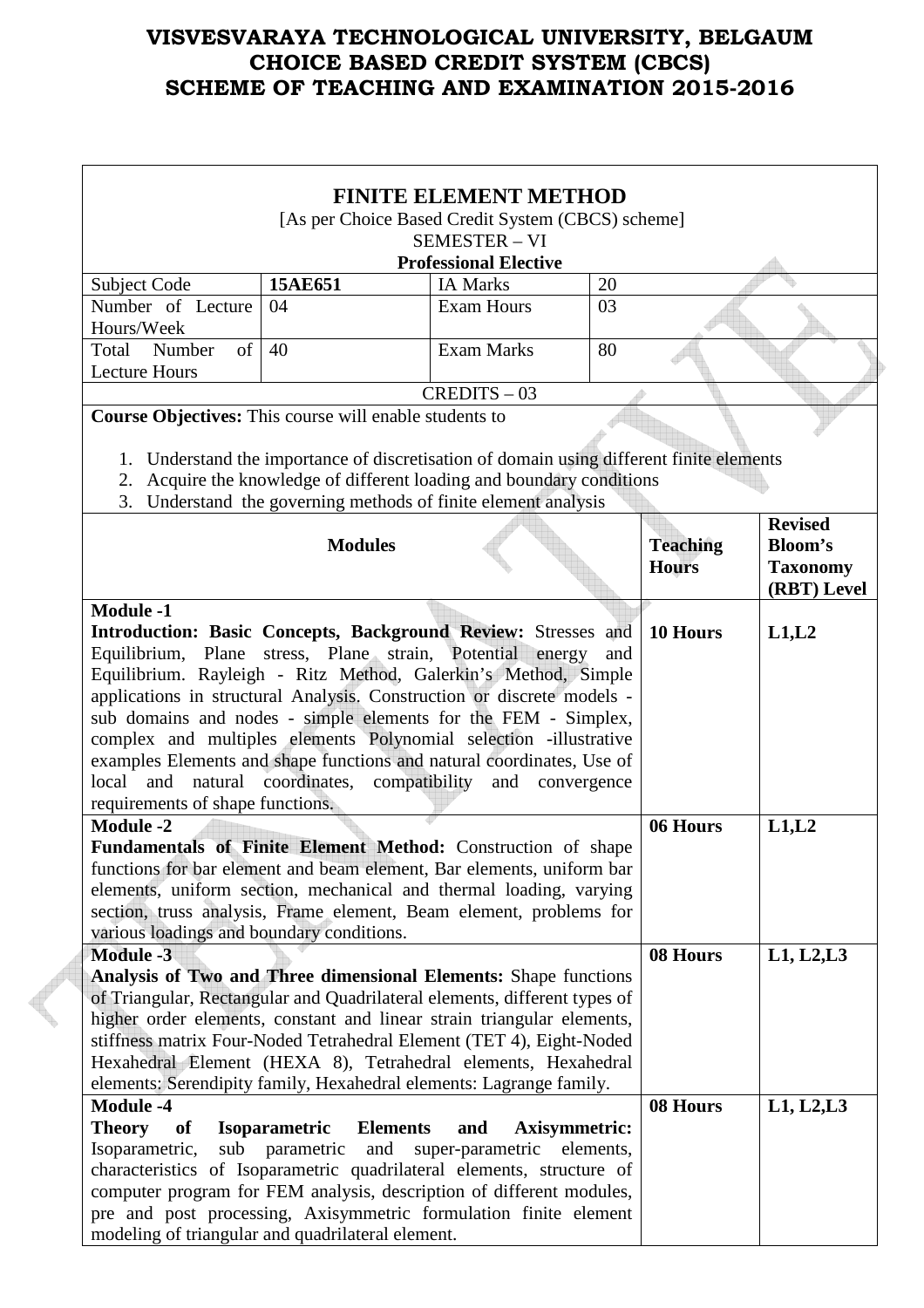| SCHEME OF TEACHING AND EXAMINATION 2013-2016                                                                |          |            |
|-------------------------------------------------------------------------------------------------------------|----------|------------|
| <b>Module -5</b>                                                                                            | 08 Hours | L1, L2, L3 |
| Field Problems: Heat transfer problems, Steady state fin problems, 1D                                       |          |            |
| heat conduction governing equation, Derivation of element matrices for                                      |          |            |
| two dimensional problems, Dynamic consideration- Formulation-                                               |          |            |
| Hamilton's principle, Element mass matrices.                                                                |          |            |
| <b>Course Outcomes:</b>                                                                                     |          |            |
| After studying this course, students will be able to:                                                       |          |            |
| Apply discretisation technique for domain decomposition.<br>1.                                              |          |            |
| 2. Evaluate the effects of different loading and boundary conditions                                        |          |            |
| 3. Analyze the governing equations of finite element analysis                                               |          |            |
| <b>Graduate Attributes:</b>                                                                                 |          |            |
|                                                                                                             |          |            |
| Engineering Knowledge.                                                                                      |          |            |
| Problem Analysis.                                                                                           |          |            |
| Design / development of solutions                                                                           |          |            |
| Interpretation of data                                                                                      |          |            |
| <b>Question paper pattern:</b>                                                                              |          |            |
| The question paper will have ten questions.                                                                 |          |            |
| Each full question consists of 16 marks.                                                                    |          |            |
| There will be 2full questions (with a maximum of four sub questions) from each module.                      |          |            |
| Each full question will have sub questions covering all the topics under a module.                          |          |            |
| The students will have to answer 5 full questions, selecting one full question from each module.            |          |            |
|                                                                                                             |          |            |
| <b>Text Books:</b>                                                                                          |          |            |
| 1. Chandrupatla T. R., "Finite Elements in engineering", PHI, 3 <sup>rd</sup> edition, 2002, ISBN-13: 978-  |          |            |
| 8120321069.                                                                                                 |          |            |
| 2. Bhavikatti, Finite element Analysis, New Age International, 3 <sup>rd</sup> edition, 2015, ISBN-13: 978- |          |            |
| 8122436716                                                                                                  |          |            |
|                                                                                                             |          |            |
|                                                                                                             |          |            |
| <b>Reference Books:</b>                                                                                     |          |            |
| 1. Rajasekharan. S - "Finite element analysis in engineering design", Wheeler Publishers                    |          |            |
| Bathe. KJ, "Finite Element Procedures", PHI Pvt. Ltd., New Delhi, 1996, ISBN-13: 978-<br>2.                 |          |            |
| 8126529988                                                                                                  |          |            |
|                                                                                                             |          |            |
| Zienkiewicz. O.C. - "The Finite Element Method", Elsevier,7 <sup>th</sup> edition,2013,ISBN-13: 978-        |          |            |
| 9351071587                                                                                                  |          |            |
| Rao S. S., "Finite Elements Method in Engineering", Elsevier, 5th edition, 2008, ISBN-13: 978-              |          |            |
|                                                                                                             |          |            |
| 9380931555                                                                                                  |          |            |
| C.S. Krishnamurthy - "Finite Element analysis - Theory and Programming", Tata McGraw Hill<br>5.             |          |            |
| Co. Ltd, New Delhi, 2 <sup>nd</sup> edition, 2011, ISBN-13: 978-0074622100.                                 |          |            |
|                                                                                                             |          |            |
|                                                                                                             |          |            |

E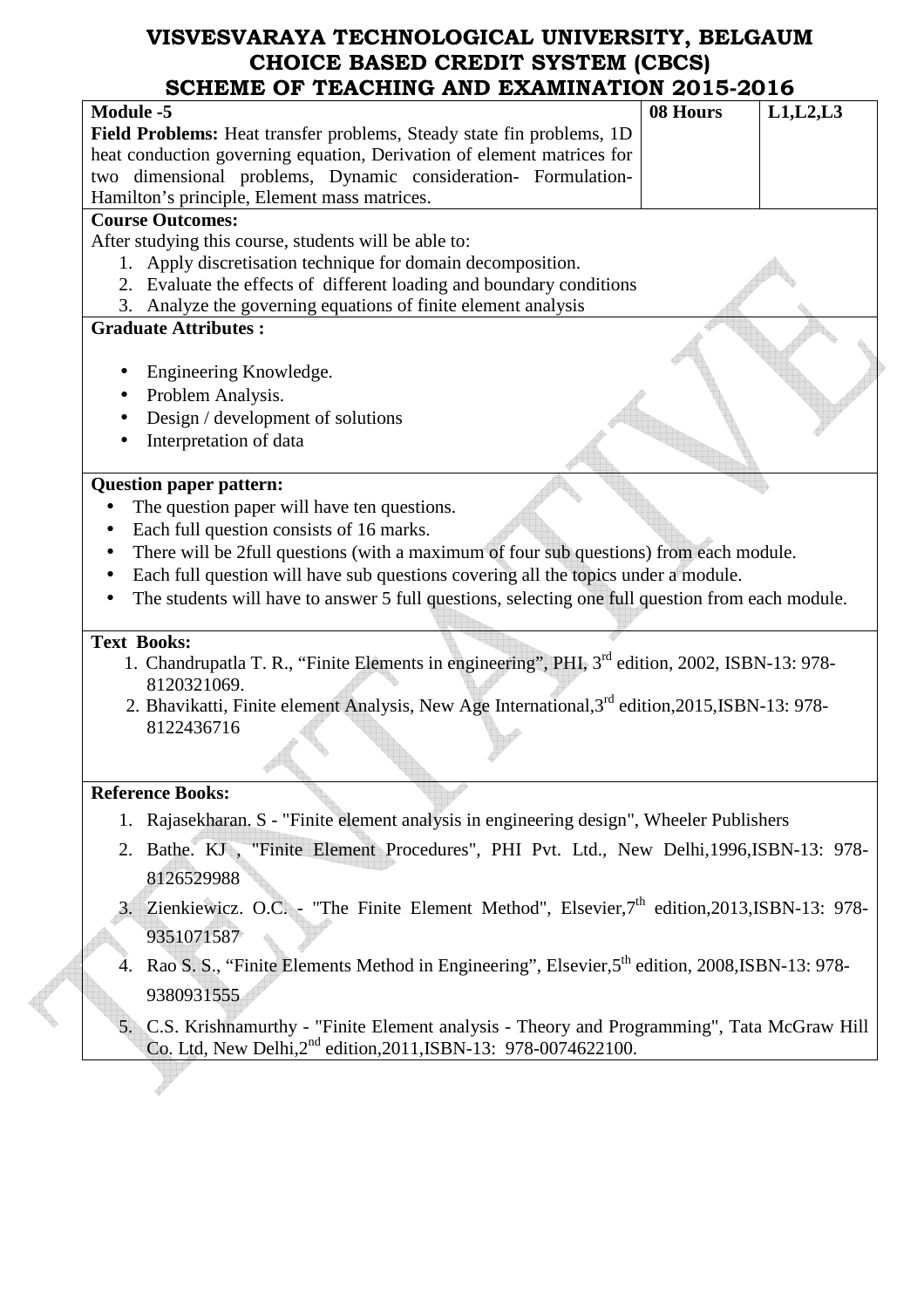|                                                                                                                                                   |                                                                                                                | <b>EXPERIMENTAL AERODYNAMICS</b> |             |                 |                 |
|---------------------------------------------------------------------------------------------------------------------------------------------------|----------------------------------------------------------------------------------------------------------------|----------------------------------|-------------|-----------------|-----------------|
|                                                                                                                                                   | [As per Choice Based Credit System (CBCS) scheme]                                                              |                                  |             |                 |                 |
|                                                                                                                                                   |                                                                                                                | <b>SEMESTER - VI</b>             |             |                 |                 |
|                                                                                                                                                   |                                                                                                                |                                  |             |                 |                 |
|                                                                                                                                                   |                                                                                                                | <b>Professional Elective</b>     |             |                 |                 |
| Subject Code                                                                                                                                      | 15AE652                                                                                                        | <b>IA Marks</b>                  | 20          |                 |                 |
| Number of Lecture<br>Hours/Week                                                                                                                   | 03                                                                                                             | <b>Exam Hours</b>                | 03          |                 |                 |
| of<br>Number<br>Total                                                                                                                             | 40                                                                                                             | <b>Exam Marks</b>                | 80          |                 |                 |
| <b>Lecture Hours</b>                                                                                                                              |                                                                                                                |                                  |             |                 |                 |
|                                                                                                                                                   |                                                                                                                | $CREDITS - 03$                   |             |                 |                 |
| <b>Course Objectives:</b>                                                                                                                         |                                                                                                                |                                  |             |                 |                 |
| This course will enable students to                                                                                                               |                                                                                                                |                                  |             |                 |                 |
|                                                                                                                                                   | 1. Understand the basics of experimental aerodynamics.<br>2. Understand the procedures for model measurements. |                                  |             |                 |                 |
| 3.                                                                                                                                                | Acquire the knowledge of wind tunnel testing.                                                                  |                                  |             |                 |                 |
|                                                                                                                                                   |                                                                                                                |                                  |             |                 | <b>Revised</b>  |
|                                                                                                                                                   | <b>Modules</b>                                                                                                 |                                  |             | <b>Teaching</b> | Bloom's         |
|                                                                                                                                                   |                                                                                                                |                                  |             | <b>Hours</b>    | <b>Taxonomy</b> |
|                                                                                                                                                   |                                                                                                                |                                  |             |                 | (RBT)           |
|                                                                                                                                                   |                                                                                                                |                                  |             |                 | <b>Level</b>    |
| <b>Module -1</b>                                                                                                                                  |                                                                                                                |                                  |             | 8 Hours         | L1, L2          |
| Wind Energy Collectors: Horizontal axis and vertical axis machines.                                                                               |                                                                                                                |                                  |             |                 |                 |
| Power coefficient. Betz coefficient by momentum theory.                                                                                           |                                                                                                                |                                  |             |                 |                 |
|                                                                                                                                                   |                                                                                                                |                                  |             |                 |                 |
| Vehicle Aerodynamics: Power requirements and drag coefficients of<br>automobiles. Effects of cut back angle. Aerodynamics of Trains and           |                                                                                                                |                                  |             |                 |                 |
| Hovercraft.                                                                                                                                       |                                                                                                                |                                  |             |                 |                 |
| <b>Module -2</b>                                                                                                                                  |                                                                                                                |                                  |             | 8 Hours         | L1, L2          |
|                                                                                                                                                   |                                                                                                                |                                  |             |                 |                 |
| <b>Building Aerodynamics:</b><br>buildings, wind forces on buildings. Environmental winds in city                                                 | Pressure                                                                                                       | distribution<br><sub>on</sub>    | low<br>rise |                 |                 |
| blocks, Special problems of tall buildings, building codes, building                                                                              |                                                                                                                |                                  |             |                 |                 |
| ventilation and architectural aerodynamics.                                                                                                       |                                                                                                                |                                  |             |                 |                 |
| Flow Induced Vibrations: Effects of Reynolds number on wake                                                                                       |                                                                                                                |                                  |             |                 |                 |
| formation of bluff shapes, Vortex induced vibrations, Galloping and stall                                                                         |                                                                                                                |                                  |             |                 |                 |
| flutter.                                                                                                                                          |                                                                                                                |                                  |             |                 |                 |
| <b>Module -3</b>                                                                                                                                  |                                                                                                                |                                  |             | 8 Hours         | L1, L2, L3      |
| Model Measurements: Balances: design, installation and, calibration.<br>Internal balances. Mounting of models, rigidity. Measurement of           |                                                                                                                |                                  |             |                 |                 |
| interference. Lift and drag measurements through various techniques.                                                                              |                                                                                                                |                                  |             |                 |                 |
| Testing procedures. Testing: - 3-D wings, controls, complete model,                                                                               |                                                                                                                |                                  |             |                 |                 |
| power effects, aero elasticity, dynamic stability. Testing with ground<br>plane, testing wind mill generator. Testing for local loads. Testing of |                                                                                                                |                                  |             |                 |                 |
| rotor. Testing engines, Jettison tests. Data reduction. Data correction                                                                           |                                                                                                                |                                  |             |                 |                 |
| <b>Module -4</b>                                                                                                                                  |                                                                                                                |                                  |             | 8 Hours         | L1, L2          |
| Wind Tunnel Boundary Corrections and Scale Effects: Effects of<br>lateral boundaries. Method of images. Wall corrections. Effects of              |                                                                                                                |                                  |             |                 |                 |
| Buoyancy, Solid Blocking, Wake Blocking. General                                                                                                  |                                                                                                                |                                  | downwash    |                 |                 |
| correction. Lift interference correction. Corrections for reflection plane                                                                        |                                                                                                                |                                  |             |                 |                 |
| models. Scale effects on aerodynamic characteristics and stability<br>derivatives                                                                 |                                                                                                                |                                  |             |                 |                 |

**Contract Contract Contract**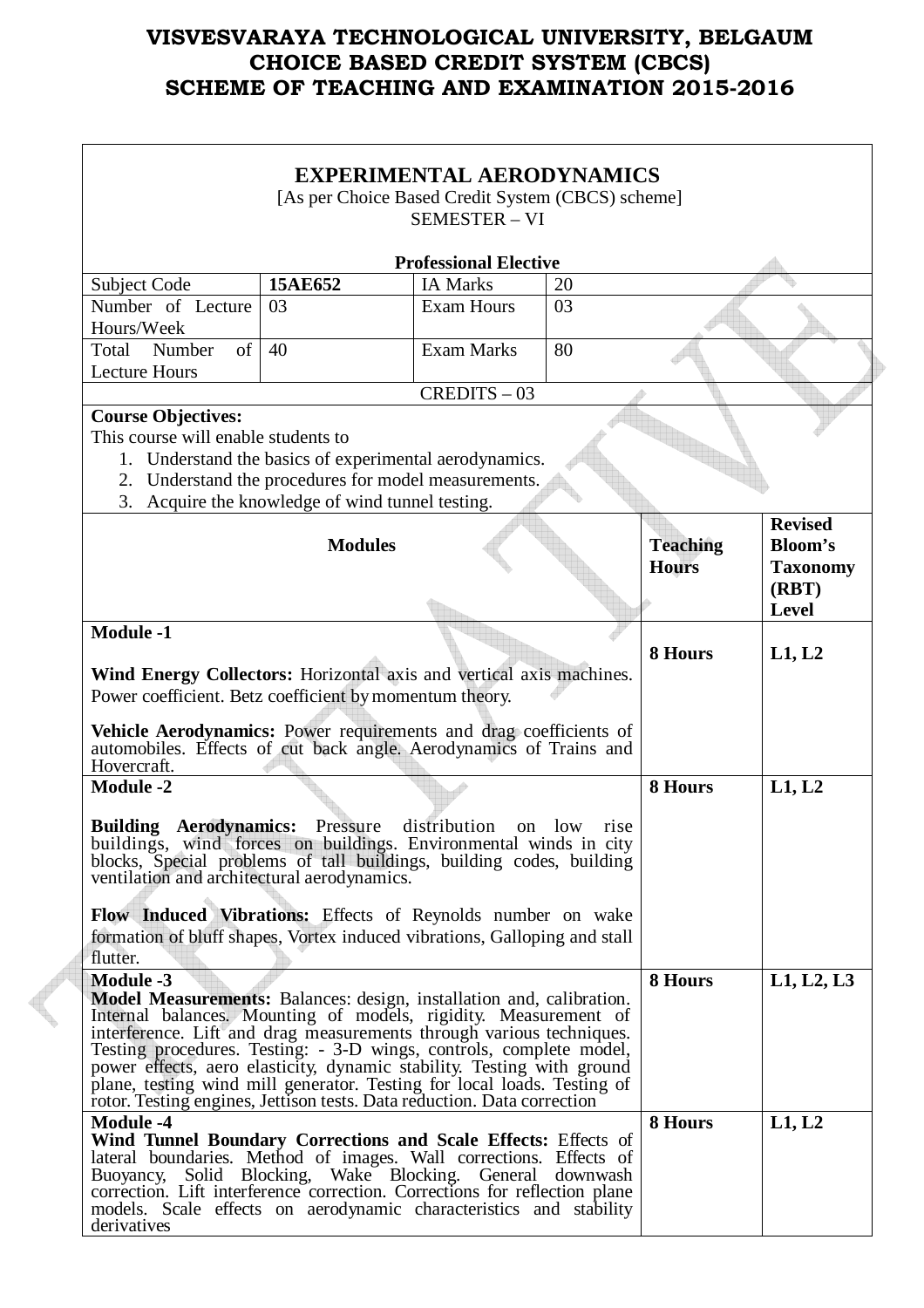| <b>Module -5</b>                                                                                                                          | 8 Hours | L1, L2 |
|-------------------------------------------------------------------------------------------------------------------------------------------|---------|--------|
| Near sonic and Transonic Testing: Near sonic tunnel design.                                                                               |         |        |
| Calibration of test section. Model support system. Tare and interference                                                                  |         |        |
| evaluation. Near transonic testing.                                                                                                       |         |        |
| <b>Supersonic Wind Tunnel Testing:</b> Types of supersonic tunnels: -<br>continuous, intermittent (indraft and blowdown). Pressure-vacuum |         |        |
| tunnels. Supersonic tunnel design features. Calibration of test section.                                                                  |         |        |
| Optical systems- Schlieren set-up. Starting loads. Hypersonic wind                                                                        |         |        |
| tunnels - General introduction                                                                                                            |         |        |
| <b>Course Outcomes:</b>                                                                                                                   |         |        |
| After studying this course, students will be able to:                                                                                     |         |        |
| 1. Distinguish the building and vehicle aerodynamics.                                                                                     |         |        |
| 2. Evaluate the boundary corrections and scale effects.                                                                                   |         |        |
| 3. Classify the wind tunnel testing.                                                                                                      |         |        |
|                                                                                                                                           |         |        |
| <b>Graduate Attributes:</b>                                                                                                               |         |        |
| Engineering Knowledge.<br>$\bullet$                                                                                                       |         |        |
| Problem Analysis.                                                                                                                         |         |        |
| Design / development of solutions                                                                                                         |         |        |
| Interpretation of data                                                                                                                    |         |        |
|                                                                                                                                           |         |        |
| <b>Question paper pattern:</b>                                                                                                            |         |        |
| The question paper will have ten questions.<br>$\bullet$                                                                                  |         |        |
| Each full question consists of 16 marks.<br>$\bullet$                                                                                     |         |        |
| There will be 2 full questions (with a maximum of four sub questions) from each module.                                                   |         |        |
| Each full question will have sub questions covering all the topics under a module.                                                        |         |        |
| The students will have to answer 5 full questions, selecting one full question from each module.                                          |         |        |
|                                                                                                                                           |         |        |
| <b>Text Books:</b>                                                                                                                        |         |        |
| Jewel B. Barlow, William H. RAE, Jr. and Alan Pope, 'Low speed Wind Tunnel Testing',                                                      |         |        |
| John Wiley & Sons, 3rd edition, 2010, ISBN-13: 978-8126525683                                                                             |         |        |
| 2. M. Sovran (Ed), "Aerodynamics and drag mechanisms of bluff bodies and road                                                             |         |        |
| Vehicles", Plenum press, New York, 1978.                                                                                                  |         |        |
|                                                                                                                                           |         |        |
| <b>Reference Books:</b>                                                                                                                   |         |        |
| 1. P. Sachs, "Winds forces in engineering", Pergamon Press, 2 <sup>nd</sup> edition, 2013.                                                |         |        |
| 2. R.D. Blevins, "Flow induced vibrations", Van Nostrand, 1990.                                                                           |         |        |
| 3. N.G. Calvent, "Wind Power Principles", Calvert Technical Press, 2 <sup>nd</sup> edition, 2004,                                         |         |        |
| ISBN-13: 978-0951362068.<br>4. E. Rathakrishnan, Instrumentation, Measurements and Experiments in Fluids, CRC Press,                      |         |        |
| 2007.                                                                                                                                     |         |        |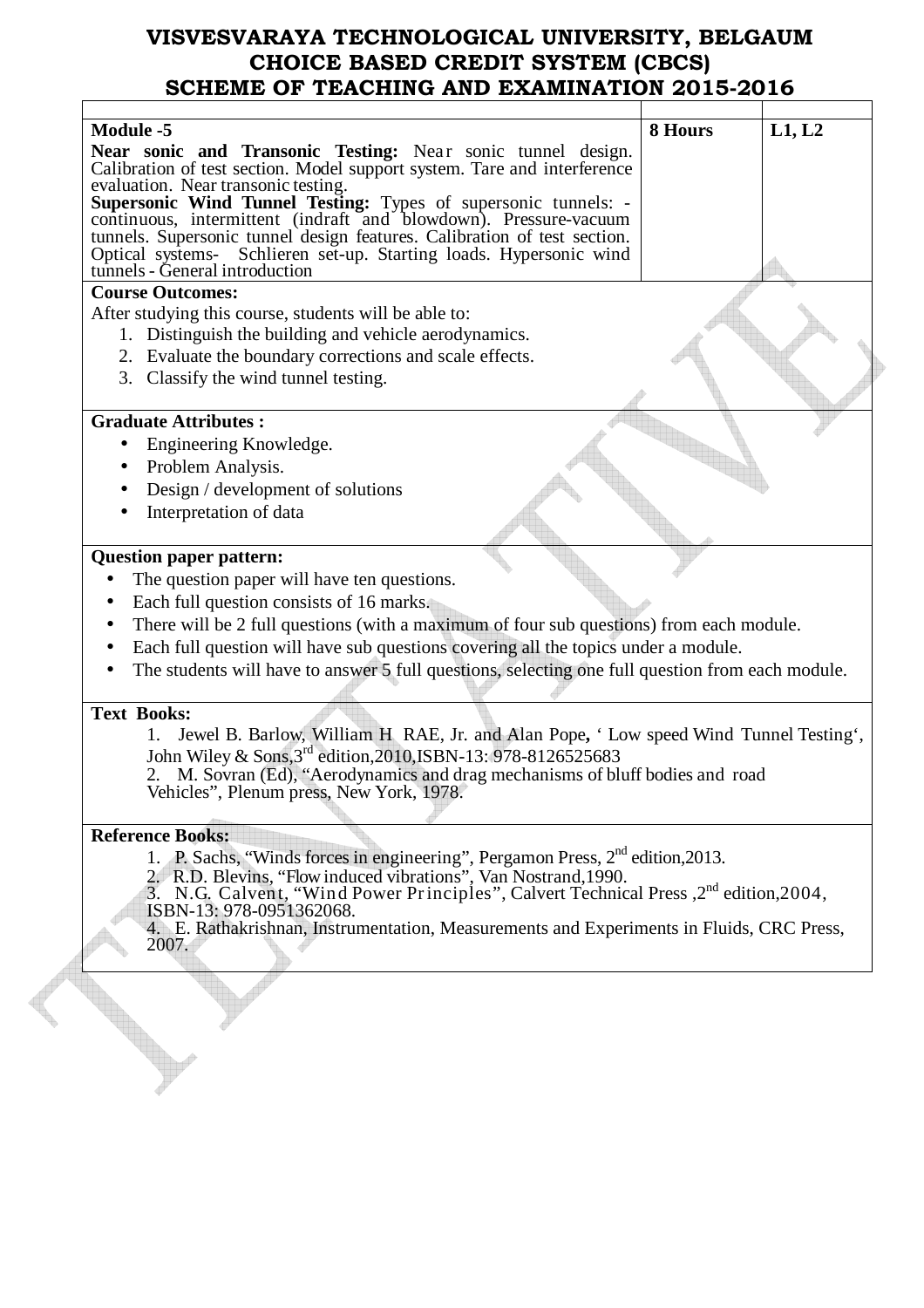|                                                                                                                                      |                                                                             | [As per Choice Based Credit System (CBCS) scheme]                     |                |                 |                      |
|--------------------------------------------------------------------------------------------------------------------------------------|-----------------------------------------------------------------------------|-----------------------------------------------------------------------|----------------|-----------------|----------------------|
|                                                                                                                                      |                                                                             | <b>SEMESTER - VI</b>                                                  |                |                 |                      |
|                                                                                                                                      |                                                                             | <b>Professional Elective</b>                                          |                |                 |                      |
| Subject Code<br>Number of Lecture                                                                                                    | 15AE653<br>04                                                               | <b>IA Marks</b><br><b>Exam Hours</b>                                  | 20<br>03       |                 |                      |
| Hours/Week                                                                                                                           |                                                                             |                                                                       |                |                 |                      |
| Total Number of                                                                                                                      | 40                                                                          | <b>Exam Marks</b>                                                     | 80             |                 |                      |
| <b>Lecture Hours</b>                                                                                                                 |                                                                             |                                                                       |                |                 |                      |
|                                                                                                                                      |                                                                             | $CREDITS - 03$                                                        |                |                 |                      |
| Course Objectives: This course will enable students to                                                                               |                                                                             |                                                                       |                |                 |                      |
| 1.                                                                                                                                   | Understand the basic concepts of space mechanics and the general N-body.    |                                                                       |                |                 |                      |
| 2.                                                                                                                                   | Study satellite injection and satellite orbit perturbations.                |                                                                       |                |                 |                      |
| 3.                                                                                                                                   | Acquire the knowledge of interplanetary and ballistic missile trajectories. |                                                                       |                |                 |                      |
|                                                                                                                                      |                                                                             |                                                                       |                |                 | <b>Revised</b>       |
|                                                                                                                                      | <b>Modules</b>                                                              |                                                                       |                | <b>Teaching</b> | <b>Bloom's</b>       |
|                                                                                                                                      |                                                                             |                                                                       |                | <b>Hours</b>    | <b>Taxonomy</b>      |
|                                                                                                                                      |                                                                             |                                                                       |                |                 | (RBT)                |
|                                                                                                                                      |                                                                             |                                                                       |                |                 | <b>Level</b>         |
| <b>Module -1</b>                                                                                                                     |                                                                             |                                                                       |                |                 |                      |
| Space Environment: Peculiarities of space environment and its<br>description, effect of space environment on materials of spacecraft |                                                                             |                                                                       |                | 08 Hours        | L1, L2               |
| structure and astronauts, manned space missions, effect on satellite life                                                            |                                                                             |                                                                       |                |                 |                      |
| time.                                                                                                                                |                                                                             |                                                                       |                |                 |                      |
|                                                                                                                                      |                                                                             |                                                                       |                |                 |                      |
| <b>Module -2</b>                                                                                                                     |                                                                             |                                                                       |                | 08 Hours        | L1, L2               |
| Basic Concepts and the General N-Body: The solar system, reference                                                                   |                                                                             |                                                                       |                |                 |                      |
| frames<br>and                                                                                                                        | coordinate<br>systems,                                                      | terminology related                                                   | to<br>the      |                 |                      |
| celestial sphere and its associated concepts, Kepler's laws of planetary                                                             |                                                                             |                                                                       |                |                 |                      |
| motion and proof of the laws, Newton's universal law of gravitation, the                                                             |                                                                             |                                                                       |                |                 |                      |
| many body problem, Lagrange-Jacobi identity, the circular restricted                                                                 |                                                                             |                                                                       |                |                 |                      |
|                                                                                                                                      |                                                                             |                                                                       |                |                 |                      |
|                                                                                                                                      |                                                                             | three body problem, libration points, the general N-body problem, two |                |                 |                      |
| body problem, relations between position and time.                                                                                   |                                                                             |                                                                       |                |                 |                      |
| <b>Module -3</b>                                                                                                                     |                                                                             |                                                                       |                | 08 Hours        |                      |
| Satellite Injection and Satellite Perturbations: General aspects of                                                                  |                                                                             |                                                                       |                |                 |                      |
| satellite injection, satellite orbit transfer, various cases, orbit deviations                                                       |                                                                             |                                                                       |                |                 |                      |
| due to injection errors, special and general perturbations, Cowell's                                                                 |                                                                             |                                                                       |                |                 |                      |
| method and Encke's method, method of variations of orbital elements,                                                                 |                                                                             |                                                                       |                |                 |                      |
| general perturbations approach.                                                                                                      |                                                                             |                                                                       |                |                 |                      |
|                                                                                                                                      |                                                                             |                                                                       |                |                 |                      |
| <b>Module -4</b>                                                                                                                     |                                                                             |                                                                       |                | 08 Hours        | L1, L2, L3<br>L1, L2 |
| <b>Interplanetary</b>                                                                                                                | <b>Trajectories:</b>                                                        | Two-dimensional                                                       | interplanetary |                 |                      |
| trajectories,<br>fast                                                                                                                | interplanetary                                                              | trajectories,                                                         | three          |                 |                      |
| dimensional interplanetary trajectories, launch of<br>spacecraft, trajectory estimation about the target planet, concept of          |                                                                             |                                                                       | interplanetary |                 |                      |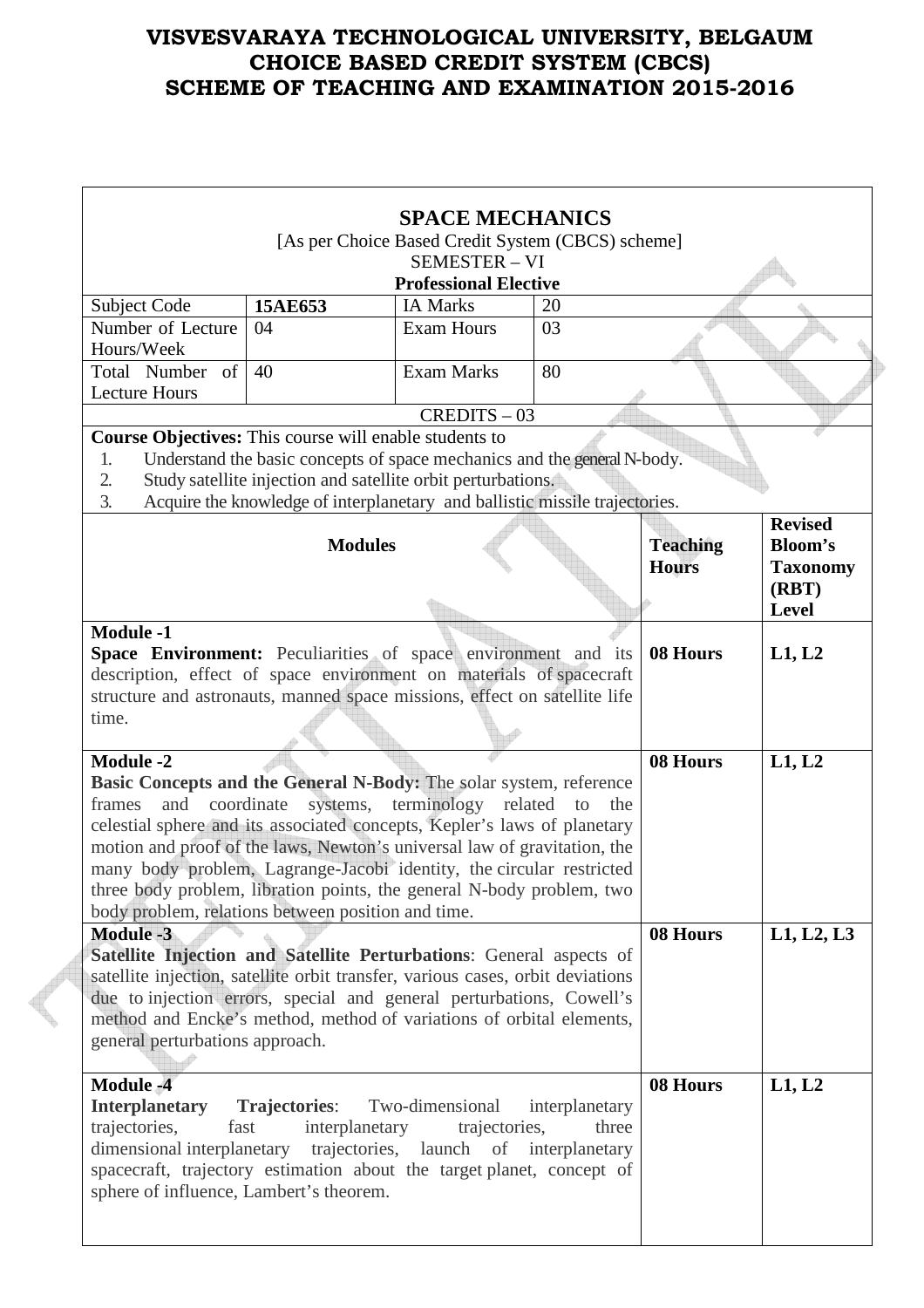| <b>Module -5</b>                                                                                       | 08 Hours | L1, L2 |
|--------------------------------------------------------------------------------------------------------|----------|--------|
| Ballistic Missile Trajectories: Introduction to ballistic missile                                      |          |        |
| boost<br>trajectories,<br>phase,<br>the<br>ballistic<br>phase,<br>trajectory                           |          |        |
| geometry, optimal flights, time of flight, re-entry phase, the position of                             |          |        |
| impact point, influence coefficients.                                                                  |          |        |
| <b>Course Outcomes:</b>                                                                                |          |        |
| At the end of this course the student will be able to:                                                 |          |        |
| Apply the basic concepts of space mechanics and the general N-body.<br>1.                              |          |        |
| 2.<br>Explain satellite injection and satellite orbit perturbations.                                   |          |        |
| 3.<br>Distinguish between interplanetary and ballistic missile trajectories.                           |          |        |
|                                                                                                        |          |        |
| <b>Graduate Attributes:</b>                                                                            |          |        |
|                                                                                                        |          |        |
| Engineering Knowledge.                                                                                 |          |        |
| Problem Analysis.                                                                                      |          |        |
| Design / development of solutions                                                                      |          |        |
| Interpretation of data                                                                                 |          |        |
|                                                                                                        |          |        |
| Question paper pattern:                                                                                |          |        |
|                                                                                                        |          |        |
| The question paper will have ten questions.                                                            |          |        |
| Each full question consists of 16 marks.<br>$\bullet$                                                  |          |        |
| There will be 2 full questions (with a maximum of four sub questions) from each module.                |          |        |
| Each full question will have sub questions covering all the topics under a module.                     |          |        |
| The students will have to answer 5 full questions, selecting one full question from each module.       |          |        |
|                                                                                                        |          |        |
| <b>Text Books:</b>                                                                                     |          |        |
| Cornelisse, J.W., Rocket Propulsion and Space Dynamics, W.H. Freeman &co, 1984.<br>1.                  |          |        |
| Thomson, Introduction to Space Dynamics, Dover Publications, Revised edition, 2012.                    |          |        |
| <b>Reference Books:</b>                                                                                |          |        |
| 1. VandeKamp, P., "Elements of Astromechanics", Pitman, 1979                                           |          |        |
| 2. Willian E. Wiesel, Space Flight Dynamics, Create Space Independent Publishing Platform, 3rd         |          |        |
| Edition , 2010, ISBN-13: 978-1452879598                                                                |          |        |
| 3. George P. Sutton and Oscar Biblarz, Rocket Propulsion Elements, Wiley India Pvt Ltd,7 <sup>th</sup> |          |        |
| edition, 2010, ISBN-13: 978-8126525775.                                                                |          |        |
|                                                                                                        |          |        |
|                                                                                                        |          |        |
|                                                                                                        |          |        |
|                                                                                                        |          |        |
|                                                                                                        |          |        |
|                                                                                                        |          |        |
|                                                                                                        |          |        |
|                                                                                                        |          |        |
|                                                                                                        |          |        |
|                                                                                                        |          |        |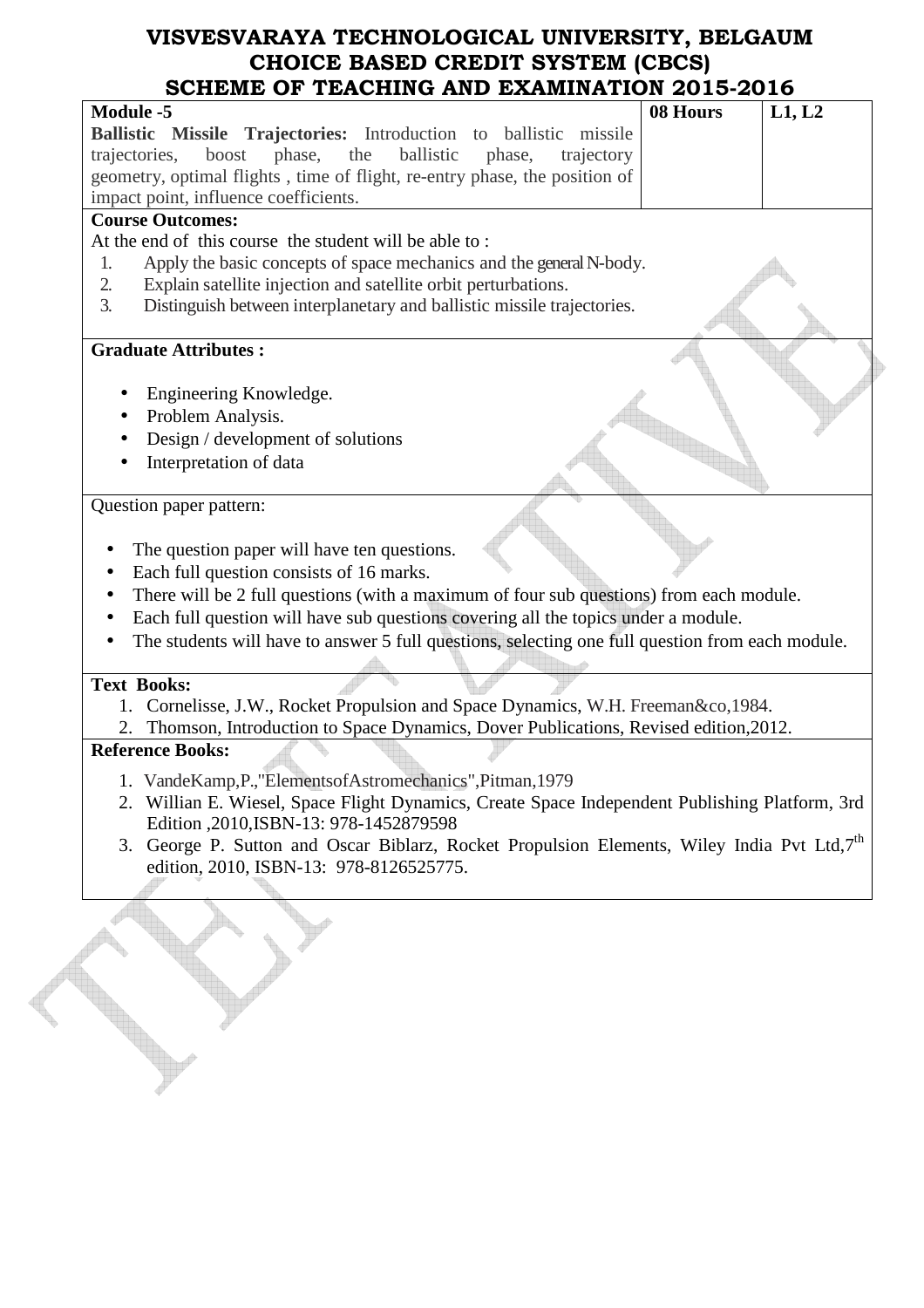|                                                                                                                                                     |             | [As per Choice Based Credit System (CBCS) scheme]    |                              | <b>EXPERIMENTAL STRESS ANALYSIS</b> |                 |    |                 |
|-----------------------------------------------------------------------------------------------------------------------------------------------------|-------------|------------------------------------------------------|------------------------------|-------------------------------------|-----------------|----|-----------------|
|                                                                                                                                                     |             |                                                      | <b>SEMESTER - VI</b>         |                                     |                 |    |                 |
|                                                                                                                                                     |             |                                                      | <b>Professional Elective</b> |                                     |                 |    |                 |
| Subject Code                                                                                                                                        |             | 15AE654                                              |                              | <b>IA Marks</b>                     |                 | 20 |                 |
| Number<br>of                                                                                                                                        | Lecture     | 03                                                   |                              | <b>Exam Hours</b>                   |                 | 03 |                 |
| Hours/Week                                                                                                                                          |             |                                                      |                              |                                     |                 |    |                 |
| Total<br>Number of Lecture                                                                                                                          |             | 40                                                   |                              | <b>Exam Marks</b>                   |                 | 80 |                 |
| Hours                                                                                                                                               |             |                                                      |                              |                                     |                 |    |                 |
|                                                                                                                                                     |             |                                                      | $CREDITS - 03$               |                                     |                 |    |                 |
| Course Objectives: This course will enable students to                                                                                              |             |                                                      |                              |                                     |                 |    |                 |
| 1. Understand the basics of measurements.<br>2.                                                                                                     |             | Study about the electrical resistance strain gauges. |                              |                                     |                 |    |                 |
| 3. Acquire the knowledge of NDT.                                                                                                                    |             |                                                      |                              |                                     |                 |    |                 |
|                                                                                                                                                     |             |                                                      |                              |                                     |                 |    | <b>Revised</b>  |
|                                                                                                                                                     |             | <b>Modules</b>                                       |                              |                                     | <b>Teaching</b> |    | <b>Bloom's</b>  |
|                                                                                                                                                     |             |                                                      |                              |                                     | <b>Hours</b>    |    | <b>Taxonomy</b> |
|                                                                                                                                                     |             |                                                      |                              |                                     |                 |    | (RBT)           |
|                                                                                                                                                     |             |                                                      |                              |                                     |                 |    | <b>Level</b>    |
|                                                                                                                                                     |             |                                                      |                              |                                     |                 |    |                 |
| <b>Module -1</b>                                                                                                                                    |             |                                                      |                              |                                     |                 |    |                 |
| Measurements: Principles of measurements, Accuracy, Sensitivity and range                                                                           |             |                                                      |                              |                                     | 8 Hours         |    | L1, L2          |
| of measurements.                                                                                                                                    |             |                                                      |                              |                                     |                 |    |                 |
|                                                                                                                                                     |             |                                                      |                              |                                     |                 |    |                 |
| <b>Module -2</b>                                                                                                                                    |             |                                                      |                              |                                     |                 |    |                 |
|                                                                                                                                                     |             |                                                      |                              |                                     | 8 Hours         |    | L1, L2          |
| <b>Extensometers:</b>                                                                                                                               | Mechanical, | Optical,                                             | Acoustical                   | Electrical<br>and                   |                 |    |                 |
| extensometers and their uses. Advantages and disadvantages.                                                                                         |             |                                                      |                              |                                     |                 |    |                 |
| <b>Module -3</b>                                                                                                                                    |             |                                                      |                              |                                     | 8 Hours         |    |                 |
| Electrical Resistance Strain Gauges: Principle of operation and requirements                                                                        |             |                                                      |                              |                                     |                 |    |                 |
| of electrical strain gauges. Types and their uses, Materials for strain gauge.                                                                      |             |                                                      |                              |                                     |                 |    |                 |
| Calibration and temperature compensation, cross sensitivity, Rosette analysis.                                                                      |             |                                                      |                              |                                     |                 |    |                 |
| Wheatstone bridge and potentiometer circuits for static and dynamic strain                                                                          |             |                                                      |                              |                                     |                 |    |                 |
| measurements, strain indicators.                                                                                                                    |             |                                                      |                              |                                     |                 |    |                 |
|                                                                                                                                                     |             |                                                      |                              |                                     |                 |    |                 |
| <b>Module -4</b>                                                                                                                                    |             |                                                      |                              |                                     | 8 Hours         |    | L1, L2          |
| <b>Photo Elasticity:</b> Two dimensional photo elasticity, Concept of light, photo                                                                  |             |                                                      |                              |                                     |                 |    |                 |
| elastic effects, stress optic law, Interpretation of fringe pattern, Compensation                                                                   |             |                                                      |                              |                                     |                 |    |                 |
| and separation techniques, Photoelastic, materials. Introduction to three                                                                           |             |                                                      |                              |                                     |                 |    |                 |
| dimensional photo elasticity.                                                                                                                       |             |                                                      |                              |                                     |                 |    |                 |
| <b>Module -5</b>                                                                                                                                    |             |                                                      |                              |                                     | 8 Hours         |    | L1, L2          |
| Nondestructive Testing: Fundamentals of NDT. Radiography, ultrasonic,                                                                               |             |                                                      |                              |                                     |                 |    | L1, L2, L3      |
| magnetic particle inspection, Fluorescent penetrant technique, Eddy current                                                                         |             |                                                      |                              |                                     |                 |    |                 |
| testing, Acoustic Emission Technique, Fundamentals of brittle coating<br>methods, Introduction to Moire techniques, Holography, ultrasonic C- Scan, |             |                                                      |                              |                                     |                 |    |                 |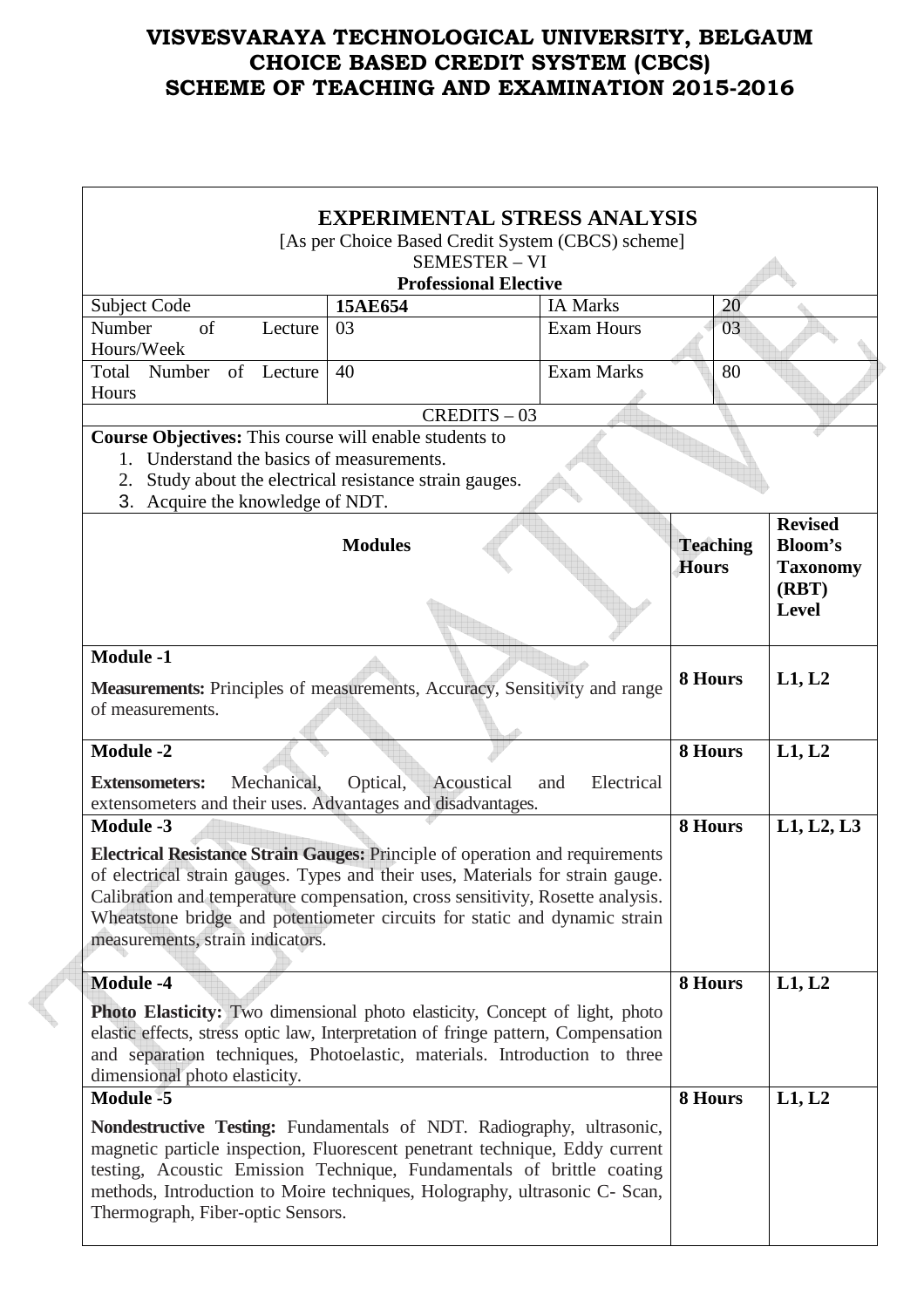## **Course Outcomes:**

After studying this course, students will be able to:

- 1. Classify the types of extensometers.
- 2. Use the electrical resistance strain gauges.
- 3. Identify the different methods of NDT.

### **Graduate Attributes :**

- Engineering Knowledge.
- Problem Analysis.
- Design / development of solutions
- Interpretation of data

### **Question paper pattern:**

- The question paper will have ten questions.
- Each full question consists of 16 marks.
- There will be 2full questions (with a maximum of four sub questions) from each module.
- Each full question will have sub questions covering all the topics under a module.
- The students will have to answer 5 full questions, selecting one full question from each module.

#### **Text Books:**

- 1.Srinath,L.S., Raghava,M.R., Lingaiah,K., Garagesha,G., PantB., and Ramachandra,K., "Experimental Stress Analysis", Tata Mc Graw-Hill,NewDelhi,1914.
- 2. Dally J.W., and Riley, W.F., "Experimental Stress Analysis", Mc Graw-Hill Inc., New York, 3<sup>rd</sup> r e v i s e d e d i t i o n , 1991,ISBN-13: 978-0071008259.

## **Reference Books:**

- 1. Hetyenyi, M.," Handbook of Experimental Stress Analysis", John Wiley, NewYork,1972.
- 2. Pollock A.A.,"Acoustic Emission in Acoustics and Vibration Progress", Ed. Stephens R.W.B.,Chapman and Hall,1993.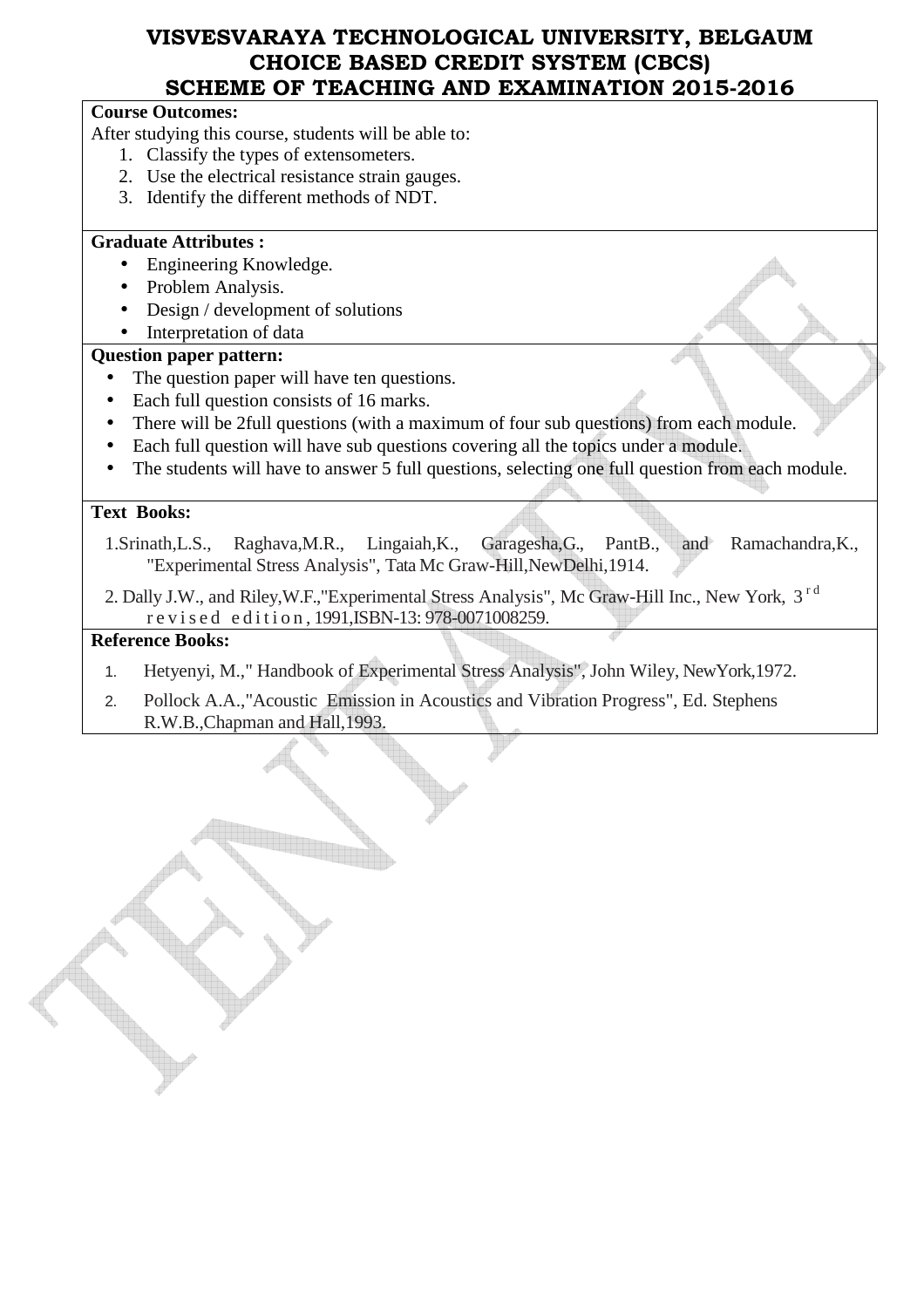|                                                                                                                                                                                                                                                                                                                                                                                            | UNMANNED AERIAL VEHICLES BASICS & APPLICATIONS                                                                                                                                                          |                                         |                                 |                                                  |  |  |
|--------------------------------------------------------------------------------------------------------------------------------------------------------------------------------------------------------------------------------------------------------------------------------------------------------------------------------------------------------------------------------------------|---------------------------------------------------------------------------------------------------------------------------------------------------------------------------------------------------------|-----------------------------------------|---------------------------------|--------------------------------------------------|--|--|
| [As per Choice Based Credit System (CBCS) scheme]                                                                                                                                                                                                                                                                                                                                          |                                                                                                                                                                                                         |                                         |                                 |                                                  |  |  |
|                                                                                                                                                                                                                                                                                                                                                                                            |                                                                                                                                                                                                         | <b>SEMESTER - VI</b>                    |                                 |                                                  |  |  |
|                                                                                                                                                                                                                                                                                                                                                                                            |                                                                                                                                                                                                         | <b>Open Elective</b><br><b>IA Marks</b> | 20                              |                                                  |  |  |
| Subject Code<br>Number of Lecture                                                                                                                                                                                                                                                                                                                                                          | 15AE661<br>03                                                                                                                                                                                           | <b>Exam Hours</b>                       | 03                              |                                                  |  |  |
| Hours/Week                                                                                                                                                                                                                                                                                                                                                                                 |                                                                                                                                                                                                         |                                         |                                 |                                                  |  |  |
| Total Number<br>of                                                                                                                                                                                                                                                                                                                                                                         | 40                                                                                                                                                                                                      | <b>Exam Marks</b>                       | 80                              |                                                  |  |  |
| <b>Lecture Hours</b>                                                                                                                                                                                                                                                                                                                                                                       |                                                                                                                                                                                                         |                                         |                                 |                                                  |  |  |
|                                                                                                                                                                                                                                                                                                                                                                                            |                                                                                                                                                                                                         | $CREDITS - 03$                          |                                 |                                                  |  |  |
| Course Objectives: This course will enable students to                                                                                                                                                                                                                                                                                                                                     | 1. Comprehend the basic aviation history and UAV systems.<br>2. Acquire the knowledge of basic aerodynamics, performance, stability and control.<br>3. Understand the propulsion, loads and structures. |                                         |                                 |                                                  |  |  |
|                                                                                                                                                                                                                                                                                                                                                                                            |                                                                                                                                                                                                         |                                         |                                 | <b>Revised</b>                                   |  |  |
|                                                                                                                                                                                                                                                                                                                                                                                            | <b>Modules</b>                                                                                                                                                                                          |                                         | <b>Teaching</b><br><b>Hours</b> | <b>Bloom's</b><br><b>Taxonomy</b><br>(RBT) Level |  |  |
| <b>Module -1</b>                                                                                                                                                                                                                                                                                                                                                                           |                                                                                                                                                                                                         |                                         |                                 |                                                  |  |  |
| <b>Introduction</b>                                                                                                                                                                                                                                                                                                                                                                        |                                                                                                                                                                                                         |                                         | <b>6 Hours</b>                  | L1, L2                                           |  |  |
| Aviation History and Overview of UAV systems, Classes and<br><b>Missions</b><br>fundamentals, Examples of UAV systems-very small, small,<br>Medium and Large UAV                                                                                                                                                                                                                           | of UAVs, Definitions and                                                                                                                                                                                | Terminology, UAV                        |                                 |                                                  |  |  |
| Module $-2$<br><b>The Air Vehicle</b><br><b>Basic Aerodynamics:</b><br>Basic Aerodynamics equations, Aircraft polar, the real wing and<br>Airplane, Induced drag, the boundary layer, Flapping wings, Total<br>Air-Vehicle Drag<br><b>Performance:</b><br>Overview, Climbing flight, Range and Endurance – for propeller-<br>driven aircraft, range- a jet-driven aircraft, Guiding Flight |                                                                                                                                                                                                         |                                         | <b>6 Hours</b>                  | L1, L2                                           |  |  |
| <b>Module -3</b><br><b>Stability and Control</b><br>Overview, Stability,<br>Aerodynamics control, pitch control, lateral control, Autopilots,<br>sensor, controller, actuator, airframe control, inner and outer loops,<br>Flight-Control Classification, Overall Modes of Operation, Sensors<br>Supporting the Autopilot.                                                                 | longitudinal, lateral, dynamic                                                                                                                                                                          | stability,                              | 8 Hours                         | L1, L2, L3                                       |  |  |

 $\overline{\phantom{a}}$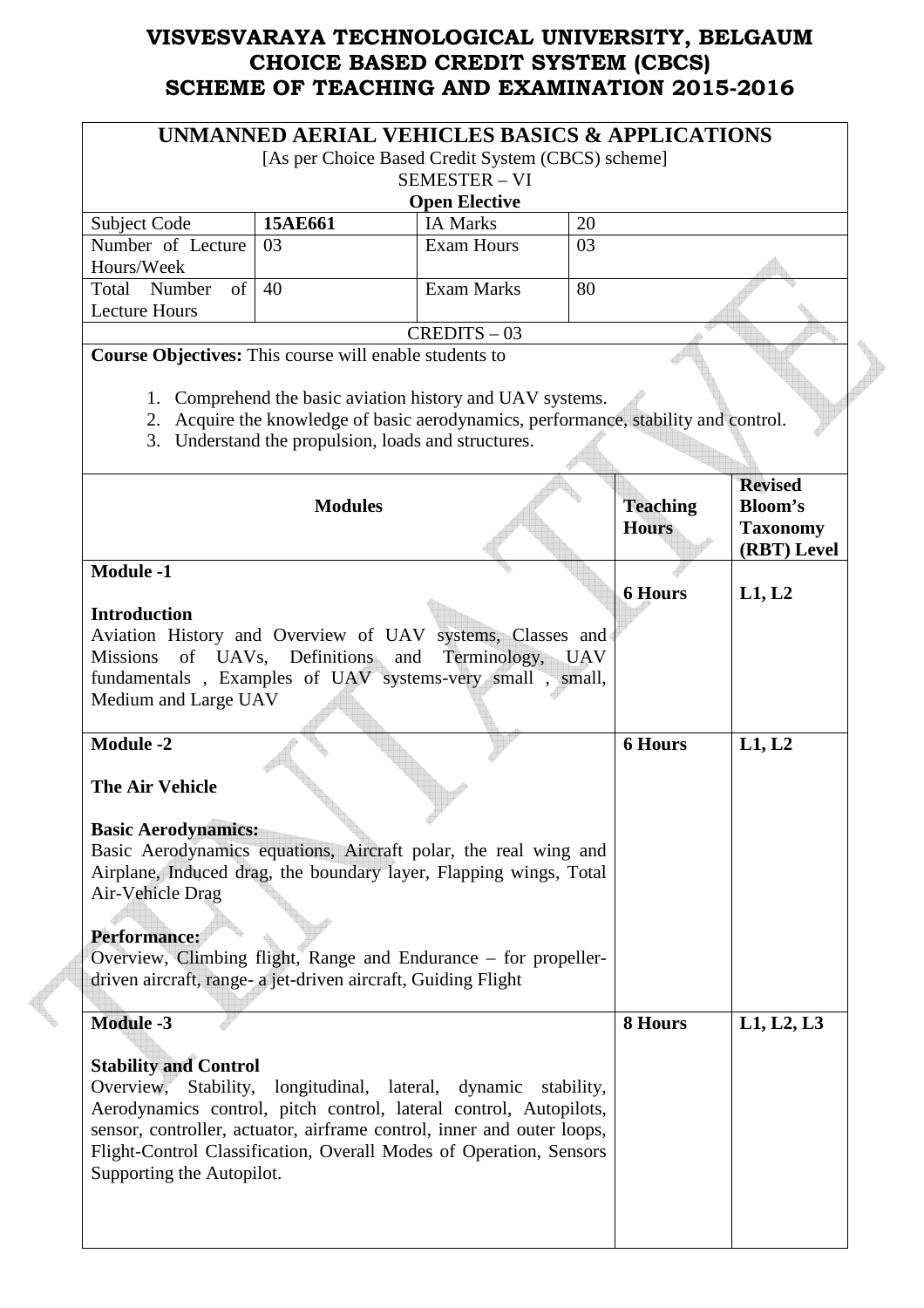# **VISVESVARAYA TECHNOLOGICAL UNIVERSITY, BELGAUM CHOICE BASED CREDIT SYSTEM (CBCS)**

| SCHEME OF TEACHING AND EXAMINATION 2015-2016                                                                                                                                                               |                 |            |
|------------------------------------------------------------------------------------------------------------------------------------------------------------------------------------------------------------|-----------------|------------|
| <b>Module -4</b>                                                                                                                                                                                           | 10 Hours        | L1, L2, L3 |
|                                                                                                                                                                                                            |                 |            |
| <b>Propulsion</b><br>Overview, Thrust Generation, Powered Lift, Sources of Power, The                                                                                                                      |                 |            |
| Two-Cycle Engine, The Rotary Engine, The Gas Turbine, Electric                                                                                                                                             |                 |            |
| Motors, Sources of Electrical Power                                                                                                                                                                        |                 |            |
|                                                                                                                                                                                                            |                 |            |
| <b>Loads and Structures</b><br>Loads, Dynamic Loads, Materials, Sandwich Construction, Skin or<br>Reinforcing<br>Resin<br>Materials,<br>Materials,<br>Core<br>Materials,<br><b>Construction Techniques</b> |                 |            |
| <b>Module -5</b>                                                                                                                                                                                           | <b>10 Hours</b> |            |
|                                                                                                                                                                                                            |                 | L1, L2, L3 |
| Mission Planning and Control: Air Vehicle and Payload Control,<br>Reconnaissance/Surveillance Payloads, Weapon Payloads, Other                                                                             |                 |            |
| Payloads, Data-Link Functions and Attributes, Data-Link Margin,                                                                                                                                            |                 |            |
| Data-Rate Reduction, Launch Systems, Recovery Systems, Launch                                                                                                                                              |                 |            |
| and Recovery Tradeoffs                                                                                                                                                                                     |                 |            |
|                                                                                                                                                                                                            |                 |            |
| <b>Course Outcomes:</b>                                                                                                                                                                                    |                 |            |
| After studying this course, students will be able to:                                                                                                                                                      |                 |            |
|                                                                                                                                                                                                            |                 |            |
| 1. Apply the basic concepts of UAV systems.                                                                                                                                                                |                 |            |
| 2. Explain the basic aerodynamics, performance, stability and control required for UAV.                                                                                                                    |                 |            |
| Select the propulsion system and materials for structures.<br>3.                                                                                                                                           |                 |            |
|                                                                                                                                                                                                            |                 |            |
| <b>Graduate Attributes:</b>                                                                                                                                                                                |                 |            |
| Engineering Knowledge.<br>$\circ$                                                                                                                                                                          |                 |            |
| Problem Analysis.<br>O                                                                                                                                                                                     |                 |            |
| Design / development of solutions<br>O                                                                                                                                                                     |                 |            |
| Interpretation of data<br>$\circ$                                                                                                                                                                          |                 |            |
|                                                                                                                                                                                                            |                 |            |
| <b>Question paper pattern:</b>                                                                                                                                                                             |                 |            |
| The question paper will have ten questions.<br>$\bullet$                                                                                                                                                   |                 |            |
| Each full question consists of 16 marks.<br>$\bullet$                                                                                                                                                      |                 |            |
| There will be 2full questions (with a maximum of four sub questions) from each module.                                                                                                                     |                 |            |
| Each full question will have sub questions covering all the topics under a module.                                                                                                                         |                 |            |
| The students will have to answer 5 full questions, selecting one full question from each                                                                                                                   |                 |            |
| module.                                                                                                                                                                                                    |                 |            |
|                                                                                                                                                                                                            |                 |            |
| <b>Text Books:</b>                                                                                                                                                                                         |                 |            |
| 1. Paul Gerin Fahlstrom, Thomas James Gleason, Introduction To UAV Systems, 4th                                                                                                                            |                 |            |
| Edition, Wiley Publication, 2012 John Wiley & Sons, Ltd                                                                                                                                                    |                 |            |
| 2. Landen Rosen, Unmanned Aerial Vehicle, Publisher: Alpha Editions, ISBN13:                                                                                                                               |                 |            |
| 9789385505034.                                                                                                                                                                                             |                 |            |
|                                                                                                                                                                                                            |                 |            |
| <b>Reference Books:</b>                                                                                                                                                                                    |                 |            |
| 1.                                                                                                                                                                                                         |                 |            |
| Unmanned Aerial Vehicles: DOD's Acquisition Efforts,                                                                                                                                                       |                 |            |
| Publisher: Alpha Editions, ISBN13: 9781297017544.                                                                                                                                                          |                 |            |
| 2.<br>Valavanis, Kimon P., Unmanned Aerial Vehicles, Springer,                                                                                                                                             |                 |            |
| 2011.                                                                                                                                                                                                      |                 |            |
| 3.<br>Valavanis, K., Vachtsevanos, George J., Handbook of                                                                                                                                                  |                 |            |
| Unmanned Aerial Vehicles, Springer, 2015.                                                                                                                                                                  |                 |            |
|                                                                                                                                                                                                            |                 |            |

**Contract Contract Contract**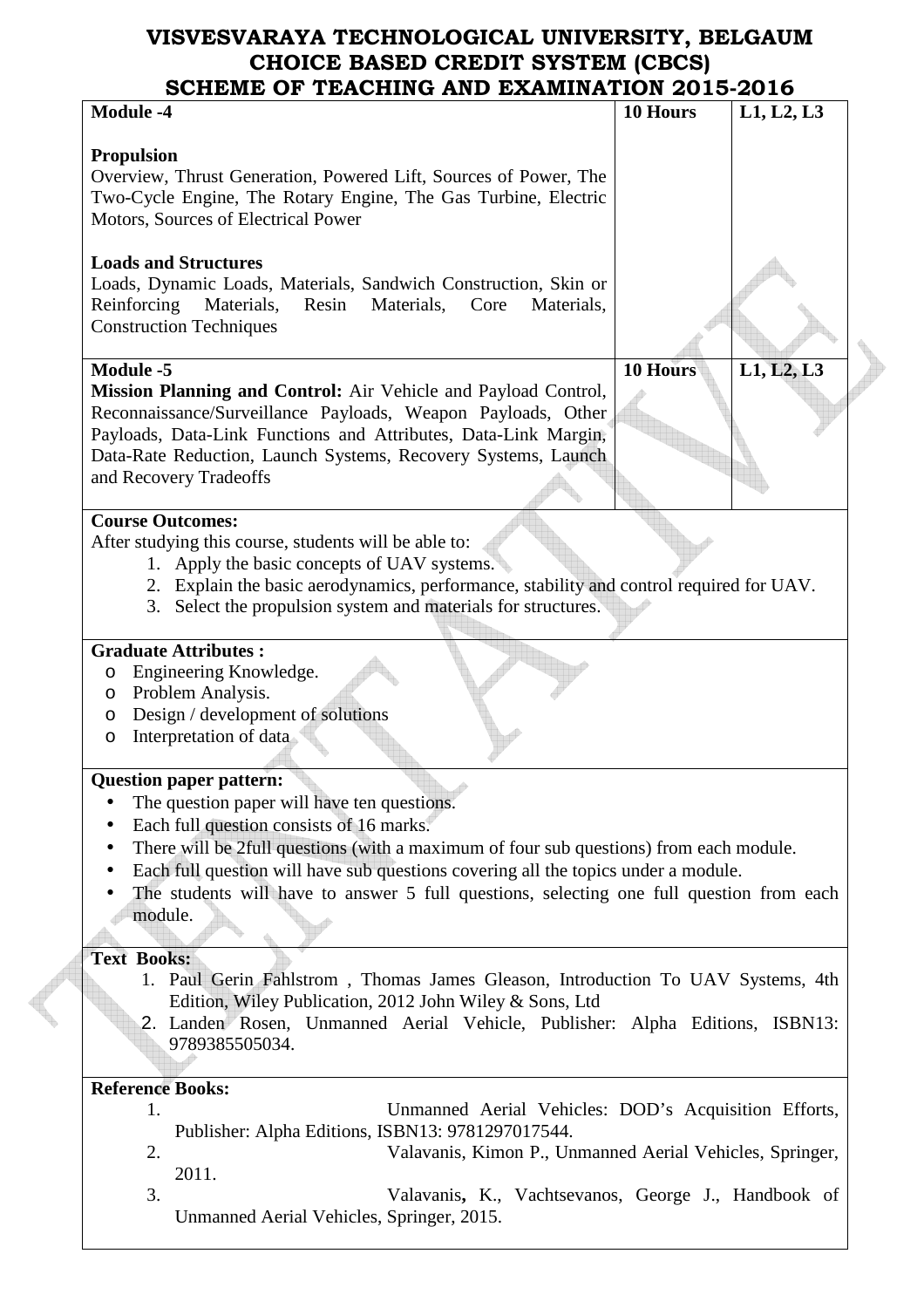|                                                                                                                                                                                                                                                                                                                                                                                                                                                                                                                                                                                                                                                                                              | <b>FUNDAMENTALS OF AERODYNAMIC THEORY</b>                                                                                                                                                                                                                                                                                       | [As per Choice Based Credit System (CBCS) scheme]<br><b>SEMESTER - VI</b><br><b>Open Elective</b> |    |                                 |                                                                    |
|----------------------------------------------------------------------------------------------------------------------------------------------------------------------------------------------------------------------------------------------------------------------------------------------------------------------------------------------------------------------------------------------------------------------------------------------------------------------------------------------------------------------------------------------------------------------------------------------------------------------------------------------------------------------------------------------|---------------------------------------------------------------------------------------------------------------------------------------------------------------------------------------------------------------------------------------------------------------------------------------------------------------------------------|---------------------------------------------------------------------------------------------------|----|---------------------------------|--------------------------------------------------------------------|
| Subject Code                                                                                                                                                                                                                                                                                                                                                                                                                                                                                                                                                                                                                                                                                 | 15AE662                                                                                                                                                                                                                                                                                                                         | <b>IA Marks</b>                                                                                   | 20 |                                 |                                                                    |
| Number of Lecture<br>Hours/Week                                                                                                                                                                                                                                                                                                                                                                                                                                                                                                                                                                                                                                                              | 04                                                                                                                                                                                                                                                                                                                              | <b>Exam Hours</b>                                                                                 | 03 |                                 |                                                                    |
| of<br>Total Number<br>Lecture Hours                                                                                                                                                                                                                                                                                                                                                                                                                                                                                                                                                                                                                                                          | 40                                                                                                                                                                                                                                                                                                                              | <b>Exam Marks</b>                                                                                 | 80 |                                 |                                                                    |
|                                                                                                                                                                                                                                                                                                                                                                                                                                                                                                                                                                                                                                                                                              |                                                                                                                                                                                                                                                                                                                                 | $CREDITS - 03$                                                                                    |    |                                 |                                                                    |
| Course objectives: This course will enable students to                                                                                                                                                                                                                                                                                                                                                                                                                                                                                                                                                                                                                                       | 1. Understand the basics of fluid mechanics as a prerequisite to Aerodynamics<br>2. Acquire knowledge on typical airfoil characteristics and two-dimensional flows over airfoil<br>and study the incompressible over finite wings<br>3. Assimilate the understanding of application of finite wing theory and high lift systems |                                                                                                   |    |                                 |                                                                    |
|                                                                                                                                                                                                                                                                                                                                                                                                                                                                                                                                                                                                                                                                                              | <b>Modules</b>                                                                                                                                                                                                                                                                                                                  |                                                                                                   |    | <b>Teaching</b><br><b>Hours</b> | <b>Revised</b><br><b>Bloom's</b><br><b>Taxonomy</b><br>(RBT) Level |
| <b>Review of Basic Fluid Mechanics</b><br>Continuity, momentum and energy equation, Control volume<br>approach to Continuity, momentum and energy equation, Types of<br>flow, pathlines, streamlines, and streaklines, units and dimensions,<br>inviscid and viscous flows, compressibility, Mach number regimes.<br>Vorticity, Angular velocity, Stream function, velocity potential<br>function, Circulation, Numericals, Mach cone and Mach angle, Speed<br>of sound.                                                                                                                                                                                                                     |                                                                                                                                                                                                                                                                                                                                 |                                                                                                   |    | 08 Hours                        | L1, L2                                                             |
| <b>Module -2</b><br><b>Airfoil Characteristics</b><br>Fundamental aerodynamic variables, Airfoil nomenclature, airfoil<br>characteristics. wing planform geometry, aerodynamic forces and<br>moments, centre of pressure, pressure coefficient, aerodynamic center,<br>calculation of airfoil lift and drag from measured surface pressure<br>distributions, typical airfoil aerodynamic characteristics at low speeds.                                                                                                                                                                                                                                                                      |                                                                                                                                                                                                                                                                                                                                 |                                                                                                   |    | 08 Hours                        | L1, L2                                                             |
| Types of drag-Definitions.<br><b>Module -3</b><br>Two Dimensional Flows & Incompressible Flow Over Airfoil<br>Uniform flow, Source flow, Sink flow, Combination of a uniform<br>flow with source and sink. Doublet flow. Non-lifting flow over a<br>circular cylinder. Vortex flow. Lifting flow over a circular cylinder.<br>Kutta-Joukowski theorem and generation of Lift, D'Alembert's<br>paradox, Numericals,<br><b>Incompressible flow over airfoils:</b> Kelvin's circulation theorem and<br>the starting vortex, vortex sheet, Kutta condition, Classical thin airfoil<br>theory for symmetric and cambered airfoils. Kutta-Joukowski theorem<br>and generation of Lift, Numericals. |                                                                                                                                                                                                                                                                                                                                 |                                                                                                   |    | 08 Hours                        | L1, L2, L3,<br>L4, L5                                              |

**ANDRO**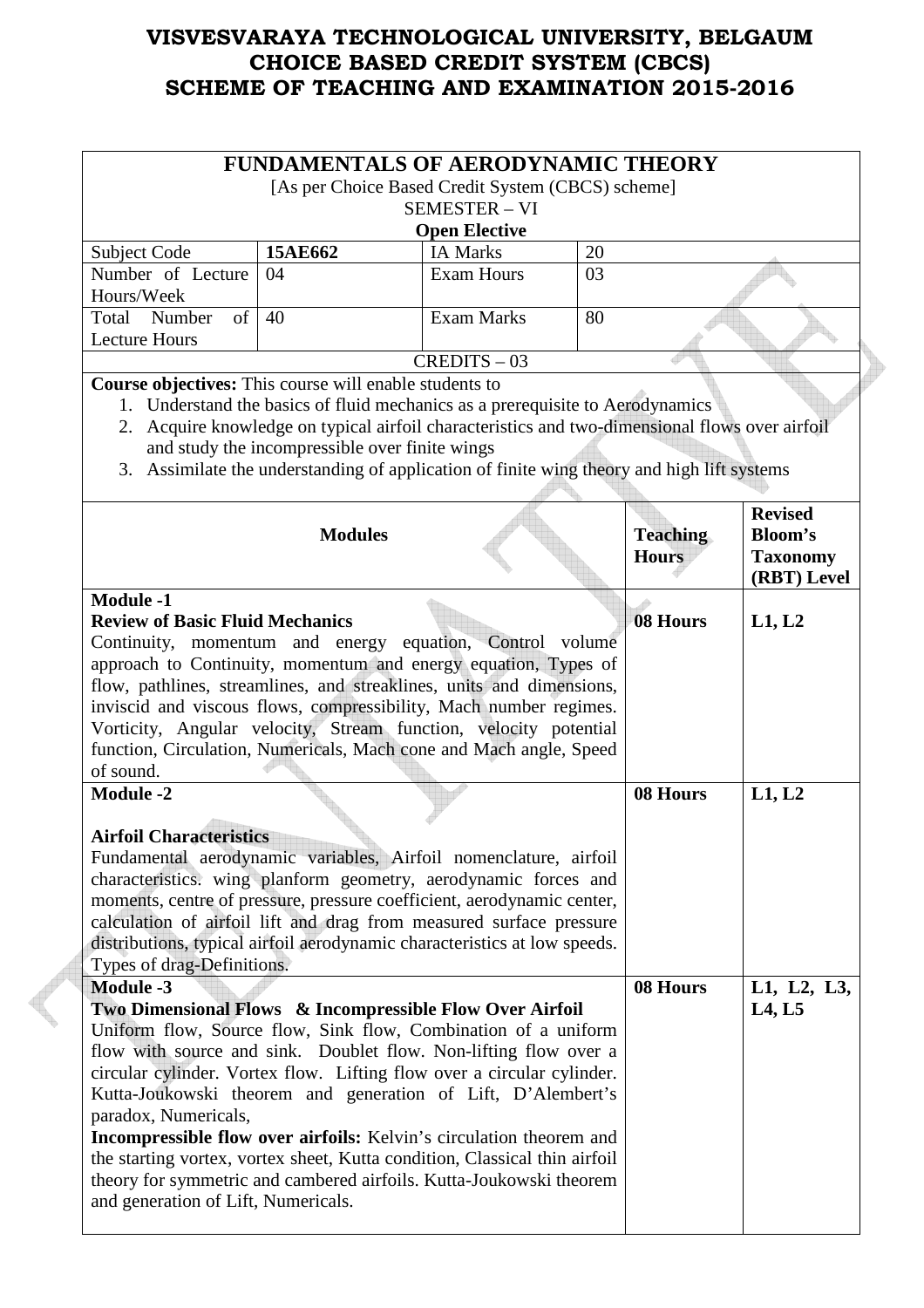| <b>Module -4</b><br><b>Incompressible Flow Over Finite Wings</b><br>Biot-Savart law and Helmholtz's theorems, Vortex filament: Infinite<br>and semi-infinite vortex filament, Induced velocity.<br>Prandtl's<br>classical lifting line theory: Downwash and induced drag. Elliptical<br>and modified elliptical lift distribution. Lift distribution on wings.<br>Limitations of Prandtl's lifting line theory. Extended lifting line<br>theory- lifting surface theory, vortex lattice method for wings. Lift,<br>drag and moment characteristics of complete airplane.                                                                                                                                                                                              | 08 Hours | L1, L2     |
|-----------------------------------------------------------------------------------------------------------------------------------------------------------------------------------------------------------------------------------------------------------------------------------------------------------------------------------------------------------------------------------------------------------------------------------------------------------------------------------------------------------------------------------------------------------------------------------------------------------------------------------------------------------------------------------------------------------------------------------------------------------------------|----------|------------|
| <b>Module -5</b><br>Applications of Finite Wing Theory & High Lift Systems<br>Simplified horse-shoe vortex model, formation flight, influence of<br>downwash on tail plane, ground effects. Swept wings: Introduction to<br>sweep effects, swept wings, pressure coefficient, typical aerodynamic<br>characteristics, Subsonic and Supersonic leading edges. Introduction<br>to high-lift systems, flaps, leading-edge slats and typical high – lift<br>characteristics. critical Mach numbers, Lift and drag divergence,<br>shock induced separation, Effects of thickness, camber and aspect<br>ratio of wings, Transonic area rule, Tip effects. Introduction to Source<br>panel & vortex lattice method.                                                          | 08 Hours | L1, L2, L3 |
| <b>Course outcomes:</b><br>After studying this course, students will be able to:<br>1. Evaluate typical airfoil characteristics and two-dimensional flows over airfoil<br>2. Compute and analyse the incompressible flow over finite wings<br>3. Apply finite wing theory and design high lift systems from the aerodynamics view point<br><b>Graduate Attributes (as per NBA):</b><br>• Engineering Knowledge.<br>• Problem Analysis.<br>• Design / development of solutions (partly).                                                                                                                                                                                                                                                                               |          |            |
| • Interpretation of data.<br><b>Question paper pattern:</b><br>The question paper will have ten questions.<br>Each full question consists of 16 marks.<br>There will be 2 full questions (with a maximum of four sub questions) from each module.<br>Each full question will have sub questions covering all the topics under a module.<br>The students will have to answer 5 full questions, selecting one full question from each module.<br><b>Text Books:</b><br>1. Anderson J .D, "Fundamental of Aerodynamics", 5th edition, McGraw-Hill International<br>Edition, New York (2011), ISBN-13: 978-0073398105.<br>2. E. L. Houghton, P.W. Carpenter, "Aerodynamics for Engineering Students", 5th edition,<br>Elsevier, New York. (2010), ISBN-13: 978-0080966328 |          |            |
| <b>Reference Books:</b><br>1. Clancy L. J. "Aerodynamics", Sterling book house, New Delhi. (2006), ISBN 13:                                                                                                                                                                                                                                                                                                                                                                                                                                                                                                                                                                                                                                                           |          |            |

9780582988804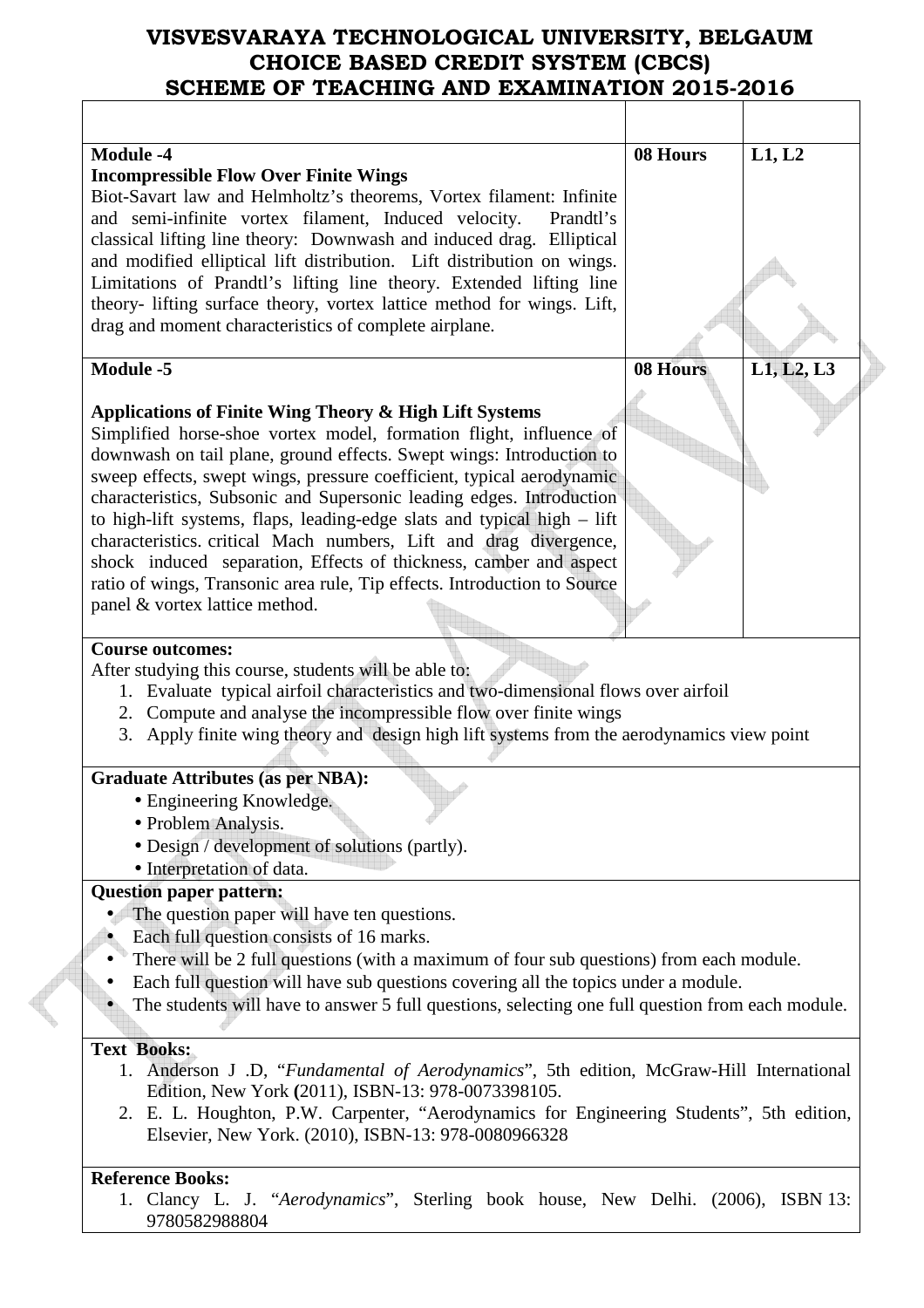2. Louis M. Milne-Thomson, "*Theoretical Aerodynamics*", Imported Edition, Dover Publications, USA (2011), ISBN 9780486619804.

| <b>ELEMENTS OF JET PROPULSION SYSTEMS</b><br>[As per Choice Based Credit System (CBCS) scheme] |         |                      |    |  |  |  |
|------------------------------------------------------------------------------------------------|---------|----------------------|----|--|--|--|
| <b>SEMESTER - VI</b>                                                                           |         |                      |    |  |  |  |
|                                                                                                |         | <b>Open Elective</b> |    |  |  |  |
| Subject Code                                                                                   | 15AE663 | <b>IA Marks</b>      | 20 |  |  |  |
| Number of Lecture                                                                              | 04      | <b>Exam Hours</b>    | 03 |  |  |  |
| Hours/Week                                                                                     |         |                      |    |  |  |  |
| of<br>Number<br>Total                                                                          | 40      | Exam Marks           | 80 |  |  |  |
| Lecture Hours                                                                                  |         |                      |    |  |  |  |
|                                                                                                |         | $CREDITS - 03$       |    |  |  |  |

**Course objectives:** This course will enable students to

- 1. Understand the basic principle and theory of aircraft propulsion.
- 2. Understand the purpose of a centrifugal, axial compressors , axial and radial turbines
- 3. Acquire knowledge of importance of nozzles & inlets and combustion chamber

| <b>Modules</b>                                                                                                                                                                                                                                                                                                                                                                                                                                                                                                                             | <b>Teaching</b><br><b>Hours</b> | <b>Revised</b><br>Bloom's<br><b>Taxonomy</b><br>(RBT) Level |
|--------------------------------------------------------------------------------------------------------------------------------------------------------------------------------------------------------------------------------------------------------------------------------------------------------------------------------------------------------------------------------------------------------------------------------------------------------------------------------------------------------------------------------------------|---------------------------------|-------------------------------------------------------------|
| <b>Module -1</b><br>Introduction: Review of thermodynamic principles, Principles of<br>aircraft propulsion, Types of power plants, Working principles of<br>internal combustion engine, $Two$ – stroke and four – stroke piston<br>engines, Gas- turbine engines, Cycle analysis of reciprocating engines<br>and jet engines, advantages and disadvantages.                                                                                                                                                                                | 08 Hours                        | L1, L2                                                      |
| <b>Module -2</b><br><b>Propeller Theories &amp; Jet propulsion</b> Types of propeller, Propeller<br>thrust: momentum theory, Blade element theories, propeller blade<br>design, propeller selection.<br>Jet Propulsion: Illustration of working of gas turbine engine - The<br>thrust equation – Factors affecting thrust – Effect of pressure, velocity<br>and temperature changes of air entering compressor - Methods of thrust<br>augmentation – Characteristics of turboprop, turbofan and turbojet –<br>Performance characteristics. | 08 Hours                        | L1, L2, L3                                                  |
| <b>Module -3</b><br><b>Inlets &amp; Nozzles</b><br>Internal flow and Stall in Subsonic inlets, Boundary layer separation.<br>Major features of external flow near a subsonic inlet. Relation between<br>area ratio<br>and eternal deceleration ratio.<br>minimum<br>Diffuser<br>performance.                                                                                                                                                                                                                                               | 08 Hours                        | L1, L2                                                      |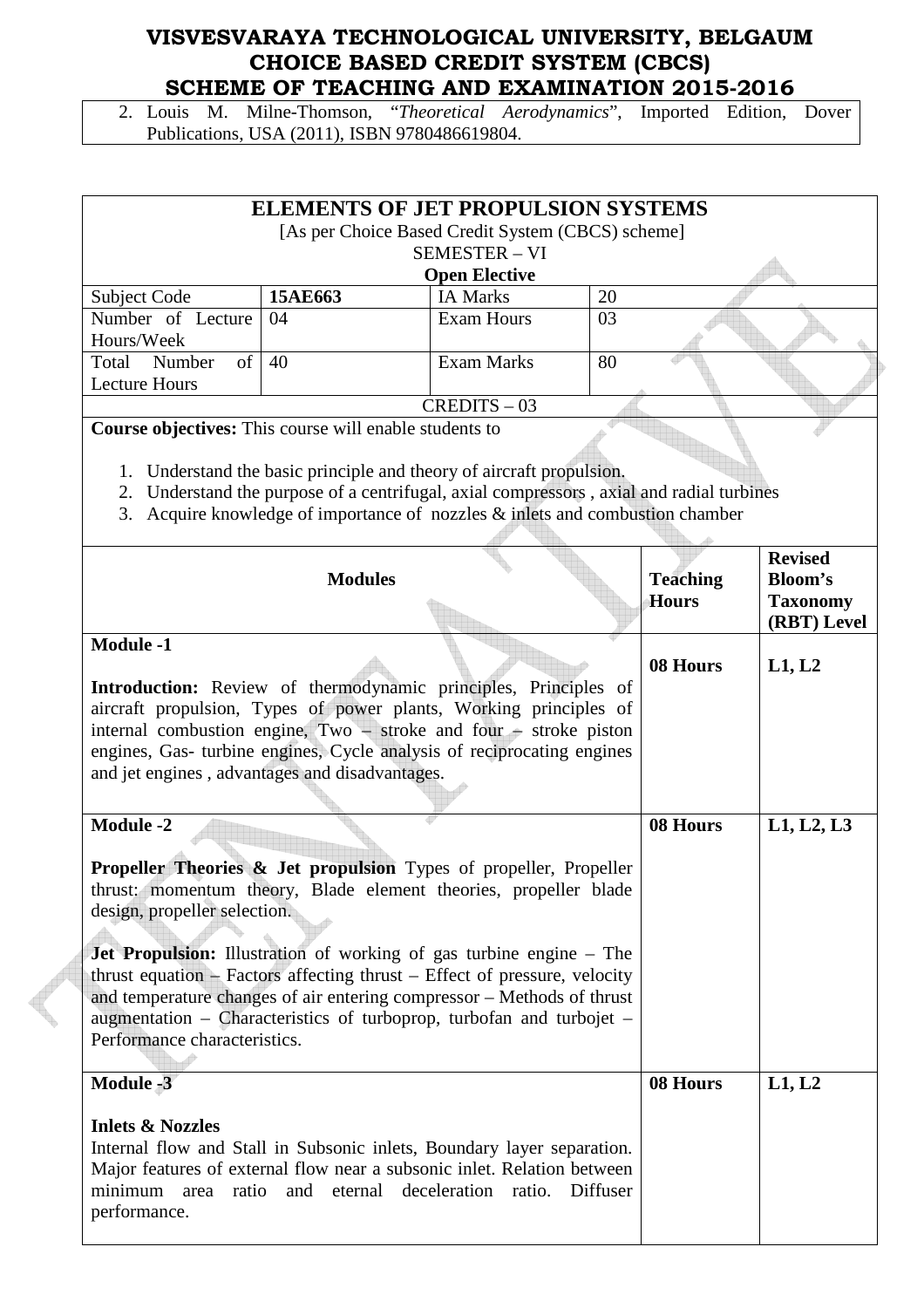| SCHEME OF TEACHING AND EXAMINATION 2015-2016                                                                                                                                                                                                                                                       |          |            |
|----------------------------------------------------------------------------------------------------------------------------------------------------------------------------------------------------------------------------------------------------------------------------------------------------|----------|------------|
| Supersonic inlets: Supersonic inlets, starting problem in supersonic<br>inlets, Shock swallowing by area variation, External deceleration.<br>Modes of inlet operation.                                                                                                                            |          |            |
| <b>Nozzles:</b> Theory of flow in isentropic nozzles, Convergent nozzles and<br>nozzle choking, Nozzle throat conditions. Nozzle efficiency, Losses in<br>nozzles. Over-expanded and under-expanded nozzles, Ejector and<br>variable area nozzles, Thrust reversal.                                |          |            |
| <b>Module -4</b>                                                                                                                                                                                                                                                                                   | 08 Hours | L1, L2, L3 |
| <b>Gas Turbine Engine Compressors</b>                                                                                                                                                                                                                                                              |          |            |
| <b>Centrifugal compressors:</b> Principle of operation of centrifugal<br>compressors. Work done and pressure rise -Velocity diagrams, Diffuser<br>vane design considerations. performance characteristics. Concept of Pre-<br>whirl, Rotating stall.                                               |          |            |
| Axial flow compressors: Elementary theory of axial flow compressor,<br>Velocity triangles, Degree of reaction, three dimensional flow. Air angle<br>distribution for free vortex and constant reaction designs, Compressor<br>blade design. Axial compressor performance characteristics.          |          |            |
| <b>Module -5</b>                                                                                                                                                                                                                                                                                   | 08 Hours | L1, L2, L3 |
| <b>Combustion chambers and Turbines</b>                                                                                                                                                                                                                                                            |          |            |
| Classification of combustion chambers, important factors affecting<br>combustion chamber design, Combustion process, Combustion chamber<br>performance Effect of operating variables on performance - Flame tube<br>cooling - Flame stabilization - Use of flame holders                           |          |            |
| <b>Axial Flow Turbines:</b> Introduction, Turbine stage, Multi-staging of<br>turbine, Exit flow conditions, Turbine cooling, Heat transfer in turbine<br>cooling.                                                                                                                                  |          |            |
| Radial turbine: Introduction, Thermodynamics of radial turbines,<br>Losses and efficiency                                                                                                                                                                                                          |          |            |
| <b>Course outcomes:</b>                                                                                                                                                                                                                                                                            |          |            |
| After studying this course, students will be able to:<br>1. Apply the basic principle and theory of aircraft propulsion.<br>Explain the functions of centrifugal, axial compressors, axial and radial turbines<br>2.<br>Analyse the performance of nozzles $&$ inlets and combustion chamber<br>3. |          |            |
| <b>Graduate Attributes (as per NBA):</b>                                                                                                                                                                                                                                                           |          |            |
| • Engineering Knowledge.<br>• Problem Analysis.<br>• Design / development of solutions (partly).<br>• Interpretation of data.                                                                                                                                                                      |          |            |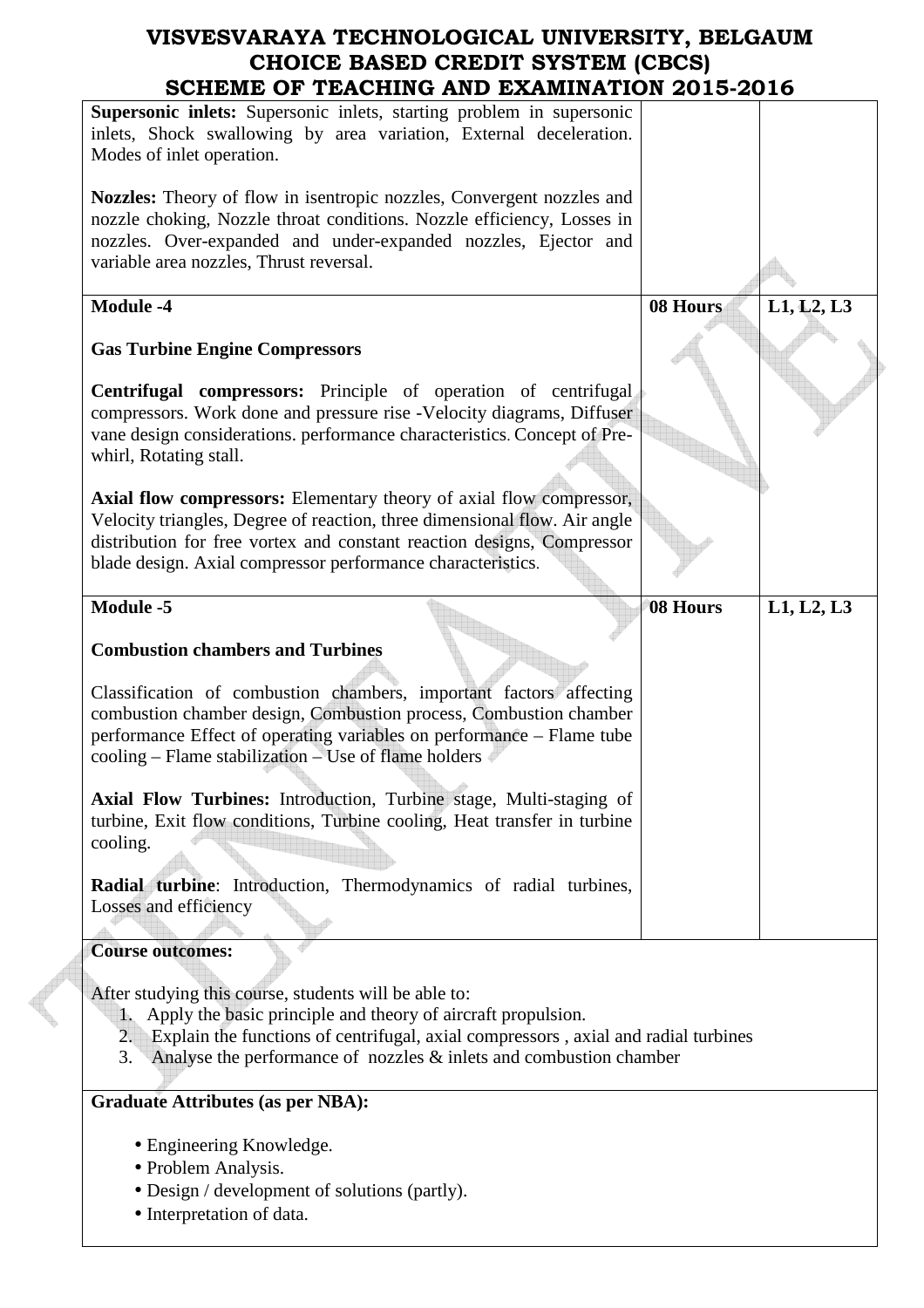### **Question paper pattern:**

- The question paper will have ten questions.
- Each full question consists of 16 marks.
- There will be 2 full questions (with a maximum of four sub questions) from each module.
- Each full question will have sub questions covering all the topics under a module.
- The students will have to answer 5 full questions, selecting one full question from each module.

### **Text Books:**

- 1. Bhaskar Roy, "*Aircraft propulsion*", Elsevier (2011), ISBN-13: 9788131214213
- 2. V. Ganesan, "*Gas Turbines*", Tata McGraw-Hill, 2010, New Delhi, India, ISBN: 0070681929, 9780070681927

### **Reference Books:**

- 1. Hill, P.G. & Peterson, C.R., "*Mechanics & Thermodynamics of Propulsion*" Addison Wesley Longman INC, 1999, ISBN-13: 978-0201146592.
- 2. Cohen, H. Rogers, G.F.C. and Saravanamuttoo, H.I.H., "*Gas Turbine Theory*", Longman, 1989, ISBN 13: 9780582236325.
- 3. Irwin E. Treager, "*Gas Turbine Engine Technology*" GLENCOE Aviation Technology Series, 7th Edition, Tata McGraw Hill Publishing Co.Ltd. Print 2003, ISBN-13: 978-0028018287
- 4. S. M. Yahya (2010), "*Fundamentals of Compressible Flow with Aircraft and Rocket propulsion*", 4th Edition, New Age International Publications, New Delhi 2014, ISBN 13: 9788122426687.

| <b>MAINTENANCE, OVERHAUL &amp; REPAIR OF AIRCRAFT SYSTEMS</b><br>[As per Choice Based Credit System (CBCS) scheme]                                                                                              |                |                      |                                 |                                                                    |
|-----------------------------------------------------------------------------------------------------------------------------------------------------------------------------------------------------------------|----------------|----------------------|---------------------------------|--------------------------------------------------------------------|
| <b>SEMESTER - VI</b>                                                                                                                                                                                            |                |                      |                                 |                                                                    |
|                                                                                                                                                                                                                 |                | <b>Open Elective</b> |                                 |                                                                    |
| <b>Subject Code</b>                                                                                                                                                                                             | 15AE664        | <b>IA Marks</b>      | 20                              |                                                                    |
| Number of Lecture<br>Hours/Week                                                                                                                                                                                 | 03             | <b>Exam Hours</b>    | 03                              |                                                                    |
| of<br>Total Number<br><b>Lecture Hours</b>                                                                                                                                                                      | 40             | Exam Marks           | 80                              |                                                                    |
|                                                                                                                                                                                                                 |                | $CREDITS - 03$       |                                 |                                                                    |
| <b>Course objectives:</b> This course will enable students to                                                                                                                                                   |                |                      |                                 |                                                                    |
| Comprehend the fundamentals of maintenance and certification.<br>1.<br>Acquire the knowledge of documentation for maintenance.<br>2.<br>Understand the Aircraft Maintenance, safety and trouble shooting.<br>3. |                |                      |                                 |                                                                    |
| $Modula 1$                                                                                                                                                                                                      | <b>Modules</b> |                      | <b>Teaching</b><br><b>Hours</b> | <b>Revised</b><br><b>Bloom's</b><br><b>Taxonomy</b><br>(RBT) Level |

**Module -1 Fundamentals of Maintenance & Certification**  Types of maintenance, Redesign, Failure rate pattern, Other **6 Hours L1, L2**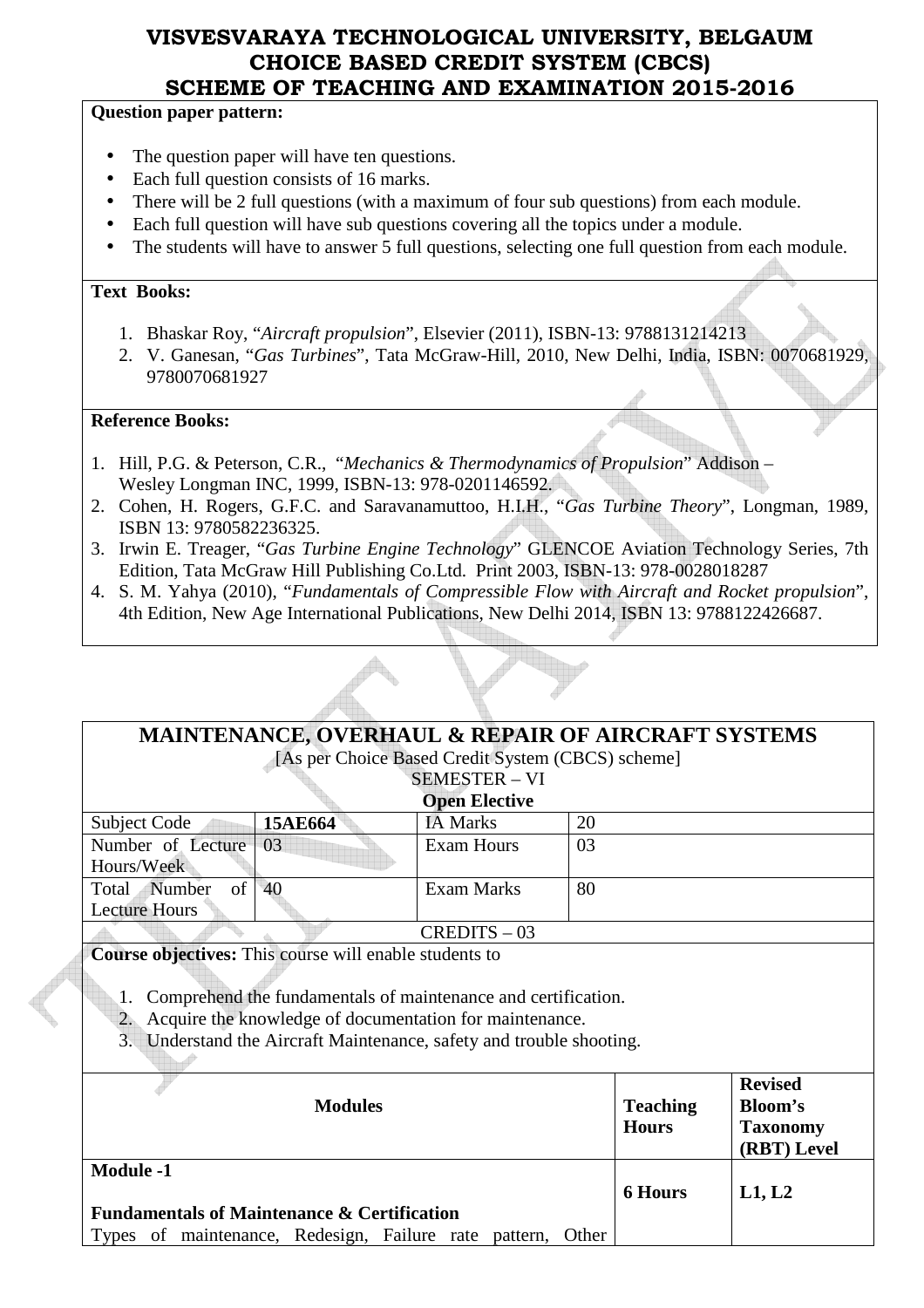| SCHEME OF TEACHING AND EAAMINATION 2013-2010                                                                                                                                                                                                                                                                                                                                                                                                                                                                                                                                                                                                                       |                |            |
|--------------------------------------------------------------------------------------------------------------------------------------------------------------------------------------------------------------------------------------------------------------------------------------------------------------------------------------------------------------------------------------------------------------------------------------------------------------------------------------------------------------------------------------------------------------------------------------------------------------------------------------------------------------------|----------------|------------|
| maintenance considerations.                                                                                                                                                                                                                                                                                                                                                                                                                                                                                                                                                                                                                                        |                |            |
| Aviation industry certification requirements, Type certificate (FAA<br>form 8110.9), Airworthiness certificate (FAA form 8100-2),<br>Aviation maintenance certifications, General, Airframe, Power plant,<br>Avionics courses.                                                                                                                                                                                                                                                                                                                                                                                                                                     |                |            |
| <b>Module -2</b>                                                                                                                                                                                                                                                                                                                                                                                                                                                                                                                                                                                                                                                   | <b>6 Hours</b> | L1, L2     |
| <b>Documentation for Maintenance</b><br>Manufacturers documentation, Airplane maintenance manual, Fault<br>insulation manual, Illustrated parts catalogue, structural repair<br>manual, wiring diagram manual, Master minimum equipment,<br>Aviation<br>regulation (FAR),<br>Advisory<br>circulars,<br>Federal<br>Airworthiness direction ATA document standards, Technical<br>policies and procedure manuals (TPPM)<br><b>Module -3</b>                                                                                                                                                                                                                           | <b>8 Hours</b> | L1, L2, L3 |
| <b>Aircraft Management Maintenance</b><br>Structure, Role of aviation management, Line supervisory<br>management, Management areas of concern in an airlines, Manager<br>of overhaul shops, Line maintenance control centre flight line<br>(preflight & post flight), Aircraft Logbook, Maintenance crew skill<br>requirements                                                                                                                                                                                                                                                                                                                                     |                |            |
| <b>Module -4</b>                                                                                                                                                                                                                                                                                                                                                                                                                                                                                                                                                                                                                                                   | 10 Hours       | L1, L2, L3 |
| Hanger Maintenance (on Aircraft) & Material Support<br>Introduction, organization of hanger maintenance, Non- routine<br>item, parts availability, cannibalization, Types of shops- sheet metal<br>shop, Aircraft interior shop, Engine shop, Avionics shop, ground<br>support equipment, outsourcing of shop maintenance work,<br>operation of overhaul shops, Material support, Material management<br>inventory control, Support functions of material, Parts ordering,<br>Storage, Issue, control and handling, Parts receiving quality control,<br>calibration program, stock level adjustments, shelf life, exchanges,<br>warranty & modifications of parts. |                |            |
| <b>Module -5</b><br><b>Maintenance Safety &amp; Trouble shooting</b><br>Safety regulations, occupational safety and health standards<br>maintenance safety program, Airlines safety management, General<br>safety rules, Accident & injury reporting, Hazardous materials<br>storage and handling aircraft furnishing practices trouble shooting,<br>Knowledge of malfunctions.                                                                                                                                                                                                                                                                                    | 10 Hours       | L1, L2, L3 |
| <b>Course outcomes:</b><br>After studying this course, students will be able to:<br>1. Maintain the aircraft maintenance manual and logbook.<br>2. Do the quality control and calibration.<br>3. Incorporate the safety regulations and rules.<br>$C$ reducto $A$ thibutes (eq non ND $\Lambda$ ).                                                                                                                                                                                                                                                                                                                                                                 |                |            |

**Graduate Attributes (as per NBA):** 

**Contract**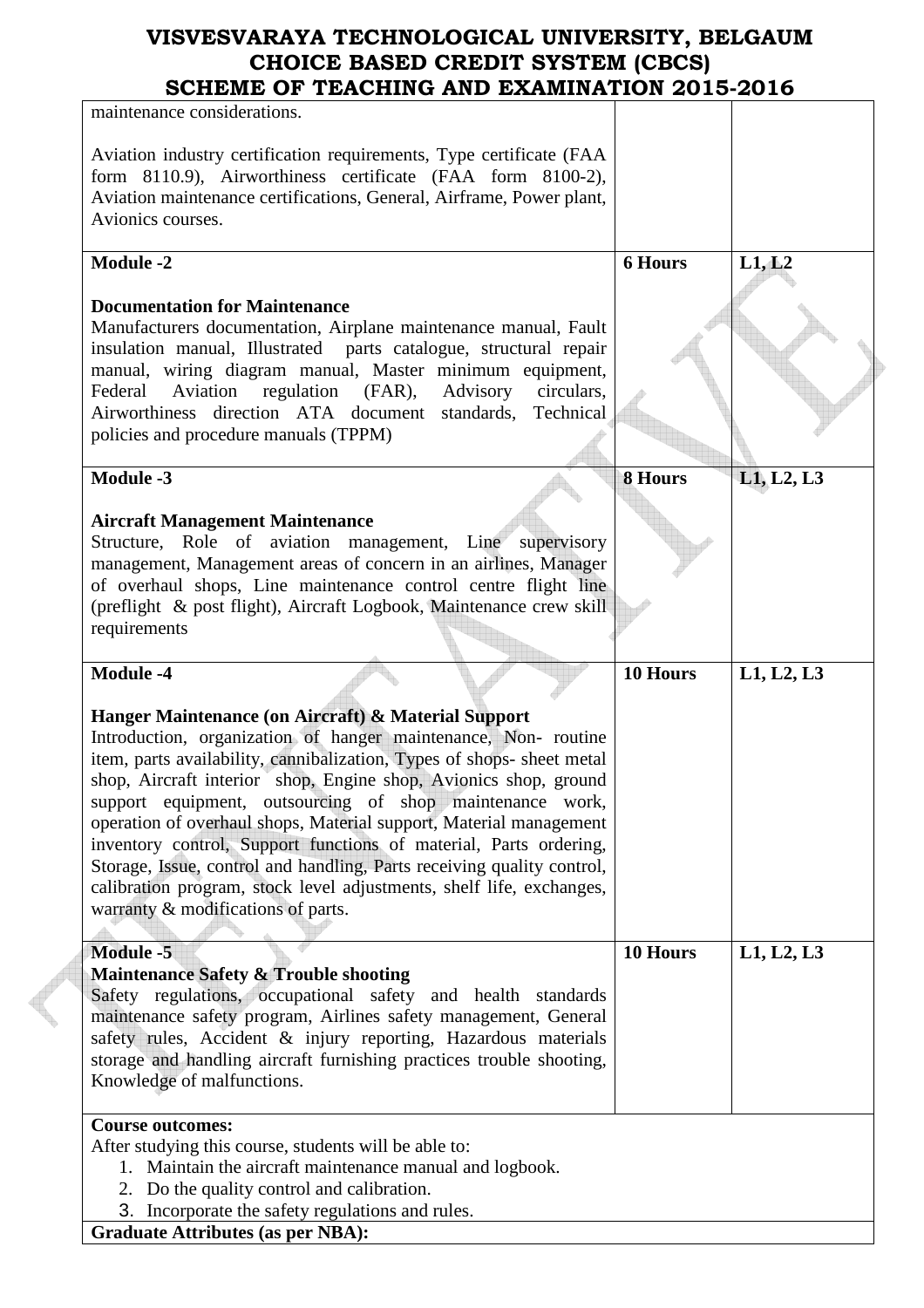- Engineering Knowledge.
- Problem Analysis.
- Design / development of solutions
- Interpretation of data

### **Question paper pattern:**

- The question paper will have ten questions.
- Each full question consists of 16 marks.
- There will be 2 full questions (with a maximum of four sub questions) from each module.
- Each full question will have sub questions covering all the topics under a module.
- The students will have to answer 5 full questions, selecting one full question from each module.

### **Text Books:**

- 1. Harry A Kinnison, Tariq Siddiqui**,** Aviation Maintenance Management, Mc Graw Hill education (India) Private Ltd 2013.
- 2. Kroes, Watkins, Delp, 'Aircraft maintenance and repair', Mc Graw Hill, 2013.

### **Reference Books:**

- 1. Larry Reithmaier " Aircraft Repair Manual" Palmar Books, Marquette, 1992.
- 2. Brimm. DJ, Bogges, HE, Aircraft Maintenance, Pitman publishing corp, London, 1952.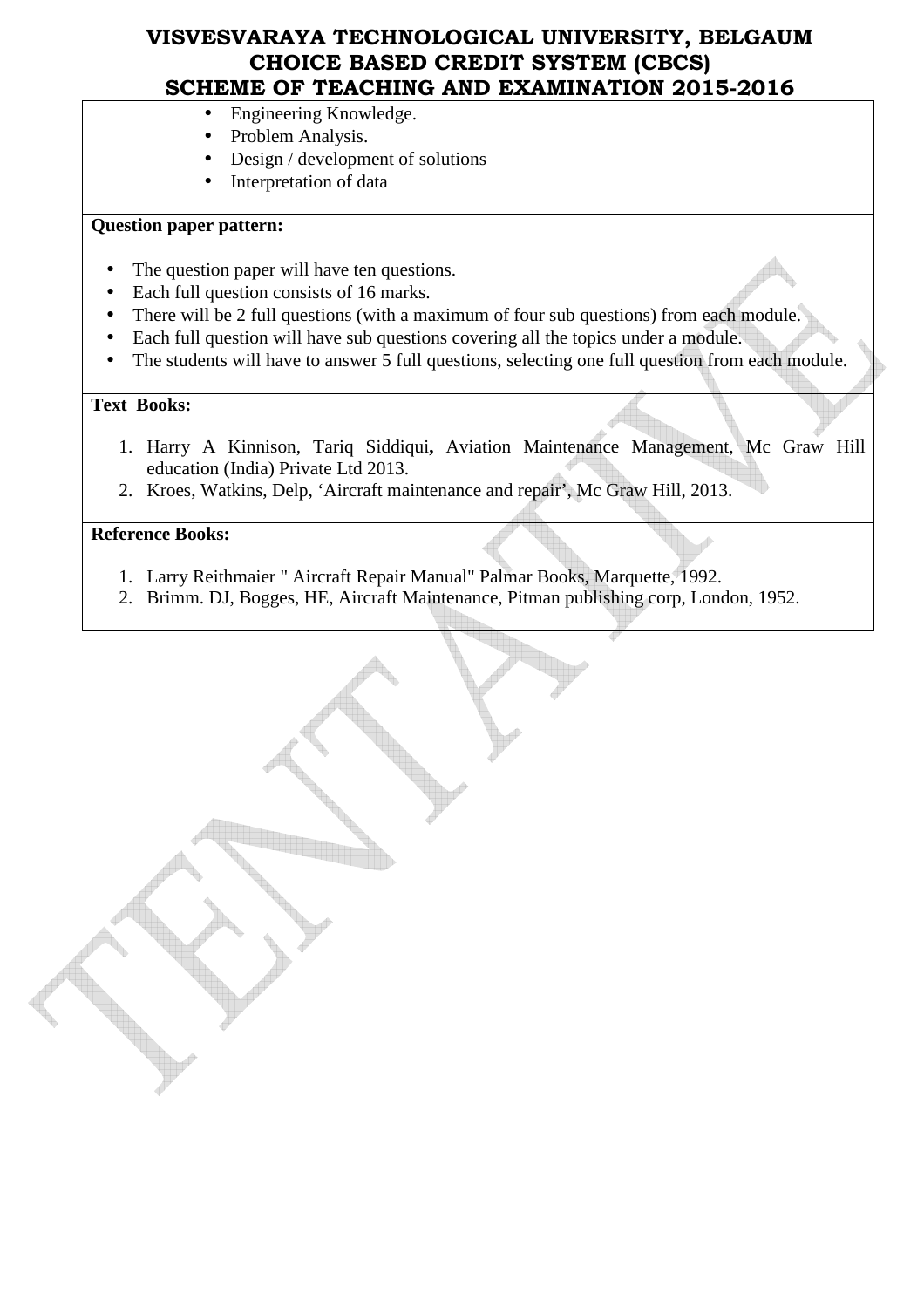| <b>AIRCRAFT PROPULSION LAB</b>                                                     |                                                               |                                         |                                                                                        |                                |
|------------------------------------------------------------------------------------|---------------------------------------------------------------|-----------------------------------------|----------------------------------------------------------------------------------------|--------------------------------|
| [As per Choice Based Credit System (CBCS) scheme]                                  |                                                               |                                         |                                                                                        |                                |
|                                                                                    | <b>15AEL67</b>                                                | <b>SEMESTER - VI</b><br><b>IA Marks</b> | 20                                                                                     |                                |
| Subject Code<br>Number of Lecture                                                  | 03                                                            | <b>Exam Hours</b>                       | 03                                                                                     |                                |
| Hours/Week                                                                         |                                                               |                                         |                                                                                        |                                |
| Number<br>of<br>Total                                                              | 42                                                            | <b>Exam Marks</b>                       | 80                                                                                     |                                |
| <b>Lecture Hours</b>                                                               |                                                               |                                         |                                                                                        |                                |
|                                                                                    |                                                               | $CREDITS - 02$                          |                                                                                        |                                |
| <b>Course Objectives:</b> This course will enable students to                      |                                                               |                                         |                                                                                        |                                |
|                                                                                    | 1. Understand how to do the heat transfer                     |                                         |                                                                                        |                                |
|                                                                                    |                                                               |                                         | 2. Comprehend the cascade testing of axial compressor and axial turbine blade row.     |                                |
|                                                                                    | 3. Study the performance of propeller and jet engines.        |                                         |                                                                                        |                                |
|                                                                                    |                                                               |                                         |                                                                                        | <b>Revised</b>                 |
|                                                                                    | <b>Modules</b>                                                |                                         |                                                                                        | <b>Bloom's</b>                 |
|                                                                                    |                                                               |                                         |                                                                                        | <b>Taxonomy</b><br>(RBT) Level |
| 1. Study of an aircraft piston engine. (Includes study of assembly of sub          |                                                               |                                         |                                                                                        | L1, L2, L3,                    |
|                                                                                    |                                                               |                                         | systems,                                                                               | L4                             |
|                                                                                    | various components, their functions and operating principles) |                                         |                                                                                        |                                |
|                                                                                    |                                                               |                                         |                                                                                        |                                |
|                                                                                    |                                                               |                                         | 2. Study of an aircraft jet engine (Includes study of assembly of sub systems, various | L1, L2, L3,                    |
|                                                                                    | components, their functions and operating principles)         |                                         |                                                                                        | L4                             |
|                                                                                    |                                                               |                                         |                                                                                        |                                |
| 3. Study of forced convective heat transfer over a flat plate.                     |                                                               |                                         |                                                                                        | L1, L2, L3,                    |
|                                                                                    |                                                               |                                         |                                                                                        | L4                             |
|                                                                                    |                                                               |                                         |                                                                                        |                                |
| 4. Cascade testing of a model of axial compressor blade row.                       |                                                               |                                         | L1, L2, L3,<br>L4                                                                      |                                |
|                                                                                    |                                                               |                                         |                                                                                        |                                |
| Cascade testing of a model of axial Turbine blade row<br>5.                        |                                                               |                                         | L1, L2, L3,                                                                            |                                |
|                                                                                    |                                                               |                                         | L4, L5                                                                                 |                                |
|                                                                                    |                                                               |                                         |                                                                                        |                                |
| Study of performance of a propeller.<br>6.                                         |                                                               |                                         | L1, L2, L3,                                                                            |                                |
|                                                                                    |                                                               |                                         | L <sub>4</sub>                                                                         |                                |
|                                                                                    |                                                               |                                         |                                                                                        |                                |
|                                                                                    | Determination of heat of combustion of aviation fuel.         |                                         |                                                                                        | L1, L2, L3,                    |
|                                                                                    |                                                               |                                         |                                                                                        | L <sub>4</sub>                 |
|                                                                                    |                                                               |                                         |                                                                                        |                                |
| Study of free and wall jet<br>8.                                                   |                                                               |                                         |                                                                                        | L1, L2, L3                     |
|                                                                                    |                                                               |                                         |                                                                                        |                                |
| 9.                                                                                 | Measurement of burning velocity of a premixed flame.          |                                         |                                                                                        | L1, L2, L3                     |
|                                                                                    |                                                               |                                         |                                                                                        |                                |
| 10. Study of the flame lift up and fall back phenomenon for varied Air/Fuel ratio. |                                                               |                                         | L1, L2, L3                                                                             |                                |
|                                                                                    |                                                               |                                         |                                                                                        |                                |
| 11. Measurement of nozzle flow.                                                    |                                                               |                                         | L1, L2, L3                                                                             |                                |
|                                                                                    |                                                               |                                         |                                                                                        |                                |
| 12. Performance studies on a scaled jet engine                                     |                                                               |                                         |                                                                                        | L1, L2, L3                     |
|                                                                                    |                                                               |                                         |                                                                                        |                                |
| 13. Study of free convective heat transfer over a flat plate                       |                                                               |                                         |                                                                                        | L1, L2, L3                     |

 $\epsilon$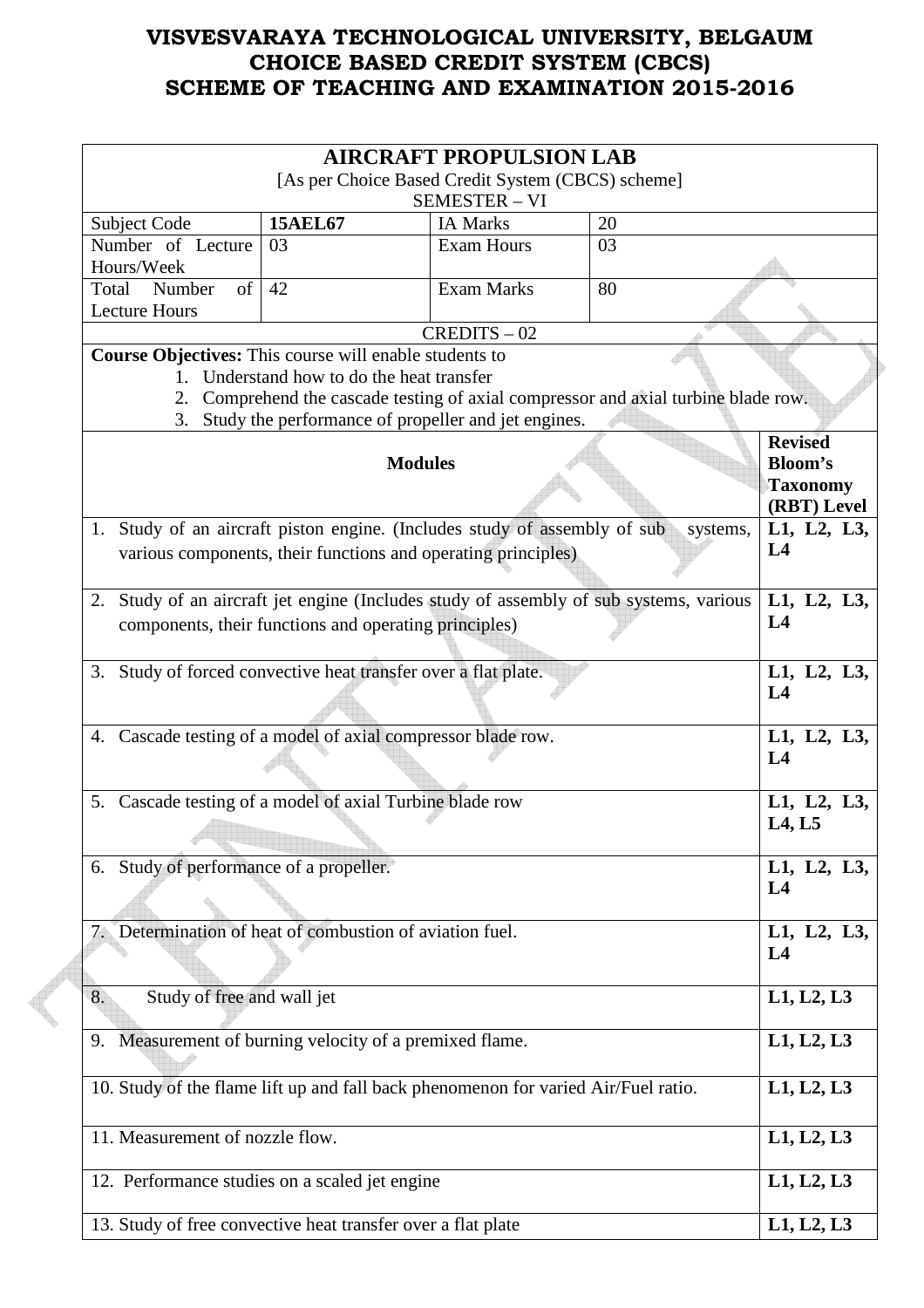| 14. Study of Fuel injection characteristics                                                      | L1, L2, L3 |
|--------------------------------------------------------------------------------------------------|------------|
| <b>Course Outcomes:</b>                                                                          |            |
|                                                                                                  |            |
| After studying this course, students will be able to:                                            |            |
| 1. Analyze the cascade testing of axial compressor and axial turbine blade row.                  |            |
| 2. Evaluate the performance of a jet engine.                                                     |            |
| 3. Perform the measurement of a flame and nozzle flow.                                           |            |
|                                                                                                  |            |
| <b>Conduct of Practical Examination:</b>                                                         |            |
|                                                                                                  |            |
| 1. All laboratory experiments are to be included for practical examination.                      |            |
| 2. Students are allowed to pick one experiment from the lot.                                     |            |
| 3. Strictly follow the instructions as printed on the cover page of answer script for breakup of |            |
| marks.                                                                                           |            |
| $\overline{4}$ .                                                                                 |            |
| Change of experiment is allowed only once and 15% Marks allotted to                              |            |
| the procedure part to be made zero.                                                              |            |
| <b>Graduate Attributes:</b>                                                                      |            |
|                                                                                                  |            |
| Engineering Knowledge.<br>$\circ$                                                                |            |
| Problem Analysis.<br>$\circ$                                                                     |            |
| Design / development of solutions (partly)<br>$\circ$                                            |            |
| Interpretation of data.                                                                          |            |
| $\circ$                                                                                          |            |

# **AIRCRAFT STRUCTURES LAB**

|  | [As per Choice Based Credit System (CBCS) scheme] |
|--|---------------------------------------------------|
|  |                                                   |

| <b>SEMESTER - VI</b> |                |                 |    |
|----------------------|----------------|-----------------|----|
| Subject Code         | <b>15AEL68</b> | <b>IA Marks</b> | 20 |
| Number of Lecture 03 |                | Exam Hours      | 03 |
| Hours/Week           |                |                 |    |
| Total<br>Number      | 42             | Exam Marks      | 80 |
| <b>Lecture Hours</b> |                |                 |    |
|                      |                | $CREDITS - 02$  |    |

**Course Objectives:** This course will enable students to

- 1. Learn about the simply supported beam, cantilever beam.
- 2. Understand the Maxwell's theorem and Poisson ration.
- 3. Acquire the knowledge about buckling load, shear failure and shear centre.

|                                           | <b>Revised</b>  |
|-------------------------------------------|-----------------|
| <b>Modules</b>                            | <b>Bloom's</b>  |
|                                           | <b>Taxonomy</b> |
|                                           | (RBT) Level     |
| 1. Deflection of a Simply Supported Beam. | L1, L2, L3,     |
|                                           | L <sub>4</sub>  |
|                                           |                 |
| 2. Deflection of a cantilever Beam        | L1, L2, L3,     |
|                                           |                 |